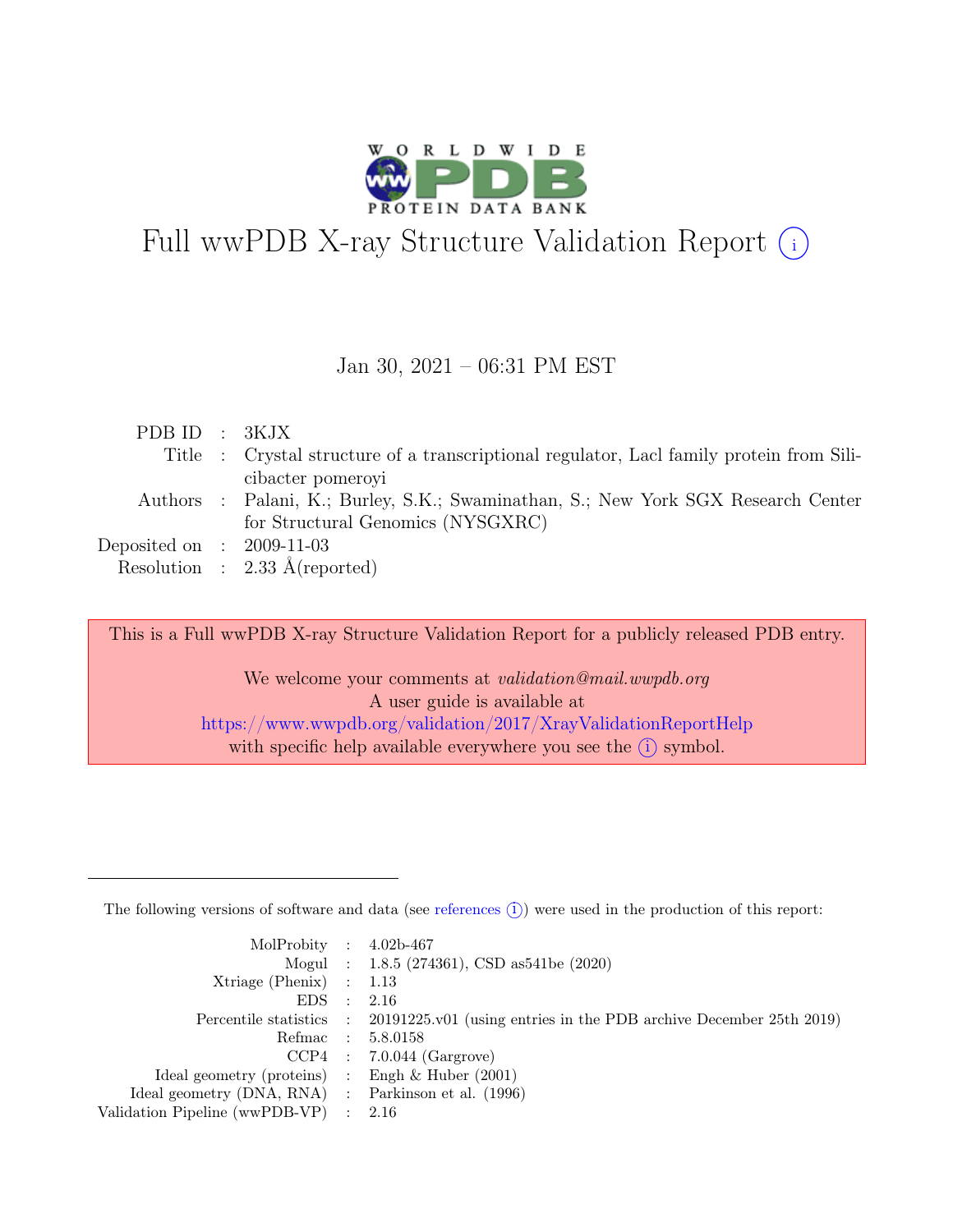# 1 Overall quality at a glance  $(i)$

The following experimental techniques were used to determine the structure: X-RAY DIFFRACTION

The reported resolution of this entry is 2.33 Å.

Percentile scores (ranging between 0-100) for global validation metrics of the entry are shown in the following graphic. The table shows the number of entries on which the scores are based.



| Metric                | Whole archive<br>$(\#Entries)$ | Similar resolution<br>$(\# \text{Entries}, \text{ resolution } \text{range}(\AA))$ |
|-----------------------|--------------------------------|------------------------------------------------------------------------------------|
| $R_{free}$            | 130704                         | $2096(2.36-2.32)$                                                                  |
| Clashscore            | 141614                         | 2193 (2.36-2.32)                                                                   |
| Ramachandran outliers | 138981                         | $2159(2.36-2.32)$                                                                  |
| Sidechain outliers    | 138945                         | $2160(2.36-2.32)$                                                                  |
| RSRZ outliers         | 127900                         | $2067(2.36-2.32)$                                                                  |

The table below summarises the geometric issues observed across the polymeric chains and their fit to the electron density. The red, orange, yellow and green segments of the lower bar indicate the fraction of residues that contain outliers for  $\geq$ =3, 2, 1 and 0 types of geometric quality criteria respectively. A grey segment represents the fraction of residues that are not modelled. The numeric value for each fraction is indicated below the corresponding segment, with a dot representing fractions <=5% The upper red bar (where present) indicates the fraction of residues that have poor fit to the electron density. The numeric value is given above the bar.

| Mol | Chain  | Length | Quality of chain |     |                                   |  |  |  |  |
|-----|--------|--------|------------------|-----|-----------------------------------|--|--|--|--|
|     | А      | 344    | 10%<br>62%       | 30% | $5\% \cdot \cdot$                 |  |  |  |  |
|     | Β      | 344    | 4%<br>65%        | 28% | $\cdot$ $\cdot$                   |  |  |  |  |
|     | $\cap$ | 344    | 6%<br>55%        | 38% | $\cdot$ $\cdot$                   |  |  |  |  |
|     |        | 344    | 6%<br>61%        | 33% | $\bullet\quad\bullet\quad\bullet$ |  |  |  |  |

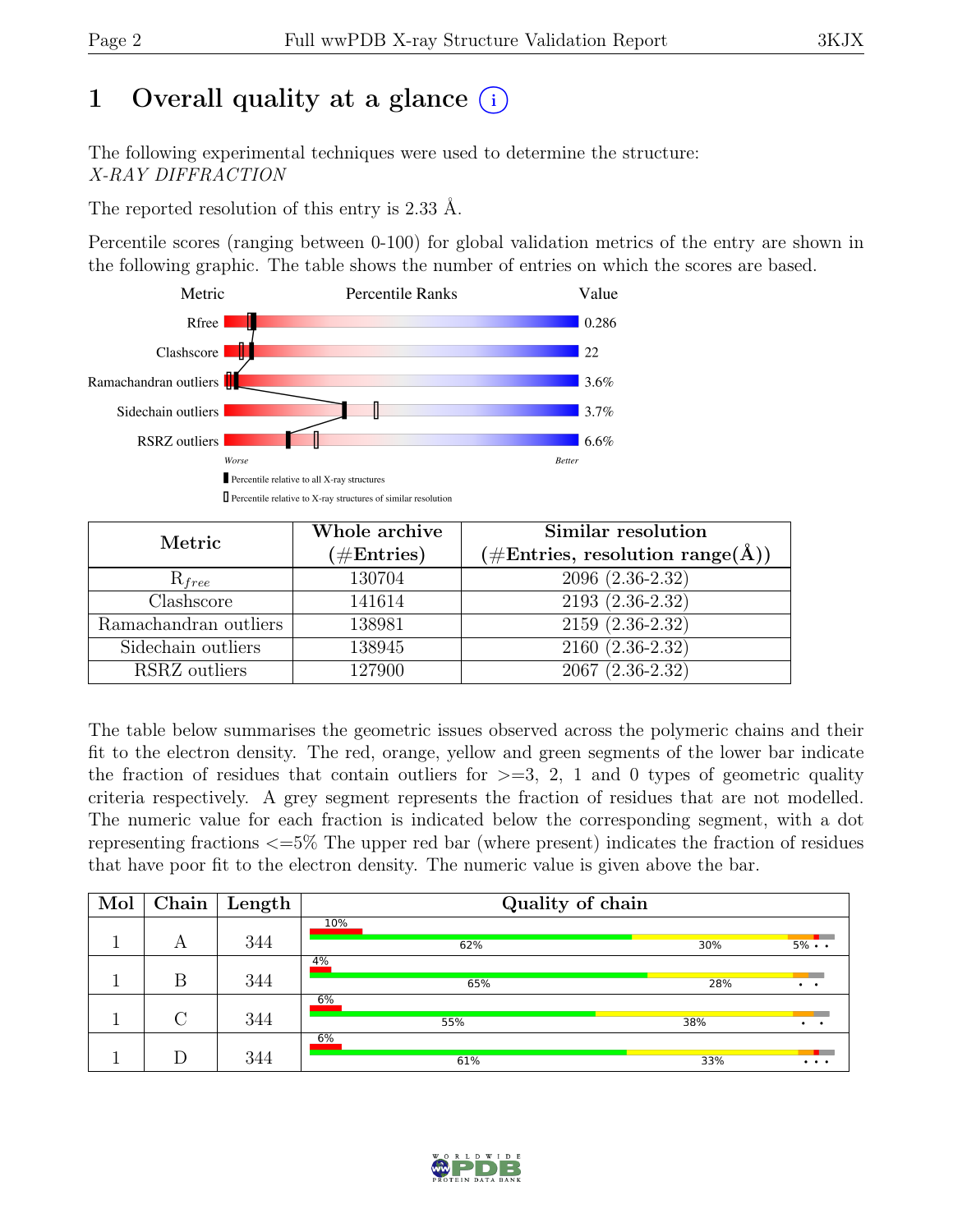# 2 Entry composition  $(i)$

There are 2 unique types of molecules in this entry. The entry contains 10352 atoms, of which 0 are hydrogens and 0 are deuteriums.

In the tables below, the ZeroOcc column contains the number of atoms modelled with zero occupancy, the AltConf column contains the number of residues with at least one atom in alternate conformation and the Trace column contains the number of residues modelled with at most 2 atoms.

| Mol | Chain | Residues |       | Atoms         |     |                  |    |               |          | $ZeroOcc \mid AltConf \mid Trace$ |  |
|-----|-------|----------|-------|---------------|-----|------------------|----|---------------|----------|-----------------------------------|--|
|     |       | 333      | Total | $\mathcal{C}$ | N   | $\left( \right)$ | S  | <b>Se</b>     |          |                                   |  |
|     | А     |          | 2552  | 1603          | 448 | 487              |    | 13            |          | $\theta$                          |  |
|     | B     | 333      | Total | $\mathcal{C}$ | N   |                  | S  | Se            |          | $\theta$                          |  |
|     |       |          | 2552  | 1603          | 448 | 487              |    | 13            |          |                                   |  |
|     | C     | 333      | Total | $\rm C$       | N   |                  | S  | Se            |          | 0                                 |  |
|     |       | 2552     | 1603  | 448           | 487 |                  | 13 |               |          |                                   |  |
|     |       |          | Total | $\mathcal{C}$ | N   |                  | S  | <sub>Se</sub> |          |                                   |  |
|     | 335   | 2572     | 1615  | 454           | 489 |                  | 13 |               | $\theta$ |                                   |  |

• Molecule 1 is a protein called Transcriptional regulator, LacI family.

There are 20 discrepancies between the modelled and reference sequences:

| ${\rm Chain}$    | Residue        | Modelled   | Actual | Comment        | Reference         |
|------------------|----------------|------------|--------|----------------|-------------------|
| A                | $-1$           | <b>MSE</b> |        | expression tag | UNP Q5LM80        |
| A                | $\overline{0}$ | <b>SER</b> |        | expression tag | UNP Q5LM80        |
| $\mathbf{A}$     | $\mathbf{1}$   | <b>LEU</b> |        | expression tag | UNP Q5LM80        |
| A                | 341            | <b>GLU</b> |        | expression tag | UNP Q5LM80        |
| $\mathbf{A}$     | 342            | <b>GLY</b> |        | expression tag | UNP Q5LM80        |
| $\boldsymbol{B}$ | $-1$           | <b>MSE</b> |        | expression tag | UNP Q5LM80        |
| $\boldsymbol{B}$ | $\overline{0}$ | <b>SER</b> |        | expression tag | UNP Q5LM80        |
| B                | $\mathbf{1}$   | <b>LEU</b> |        | expression tag | <b>UNP Q5LM80</b> |
| B                | 341            | <b>GLU</b> |        | expression tag | UNP Q5LM80        |
| $\, {\bf B}$     | 342            | <b>GLY</b> |        | expression tag | UNP Q5LM80        |
| $\mathcal{C}$    | $-1$           | <b>MSE</b> |        | expression tag | UNP Q5LM80        |
| $\overline{C}$   | $\overline{0}$ | <b>SER</b> |        | expression tag | UNP Q5LM80        |
| $\mathcal{C}$    | $\mathbf{1}$   | <b>LEU</b> |        | expression tag | UNP Q5LM80        |
| $\overline{C}$   | 341            | GLU        |        | expression tag | UNP Q5LM80        |
| $\overline{C}$   | 342            | <b>GLY</b> |        | expression tag | UNP Q5LM80        |
| $\mathbf{D}$     | $-1$           | <b>MSE</b> |        | expression tag | UNP Q5LM80        |
| D                | $\theta$       | <b>SER</b> |        | expression tag | UNP Q5LM80        |
| $\mathbf D$      | $\mathbf{1}$   | <b>LEU</b> |        | expression tag | UNP Q5LM80        |
| D                | 341            | GLU        |        | expression tag | UNP Q5LM80        |
| D                | 342            | <b>GLY</b> |        | expression tag | UNP Q5LM80        |

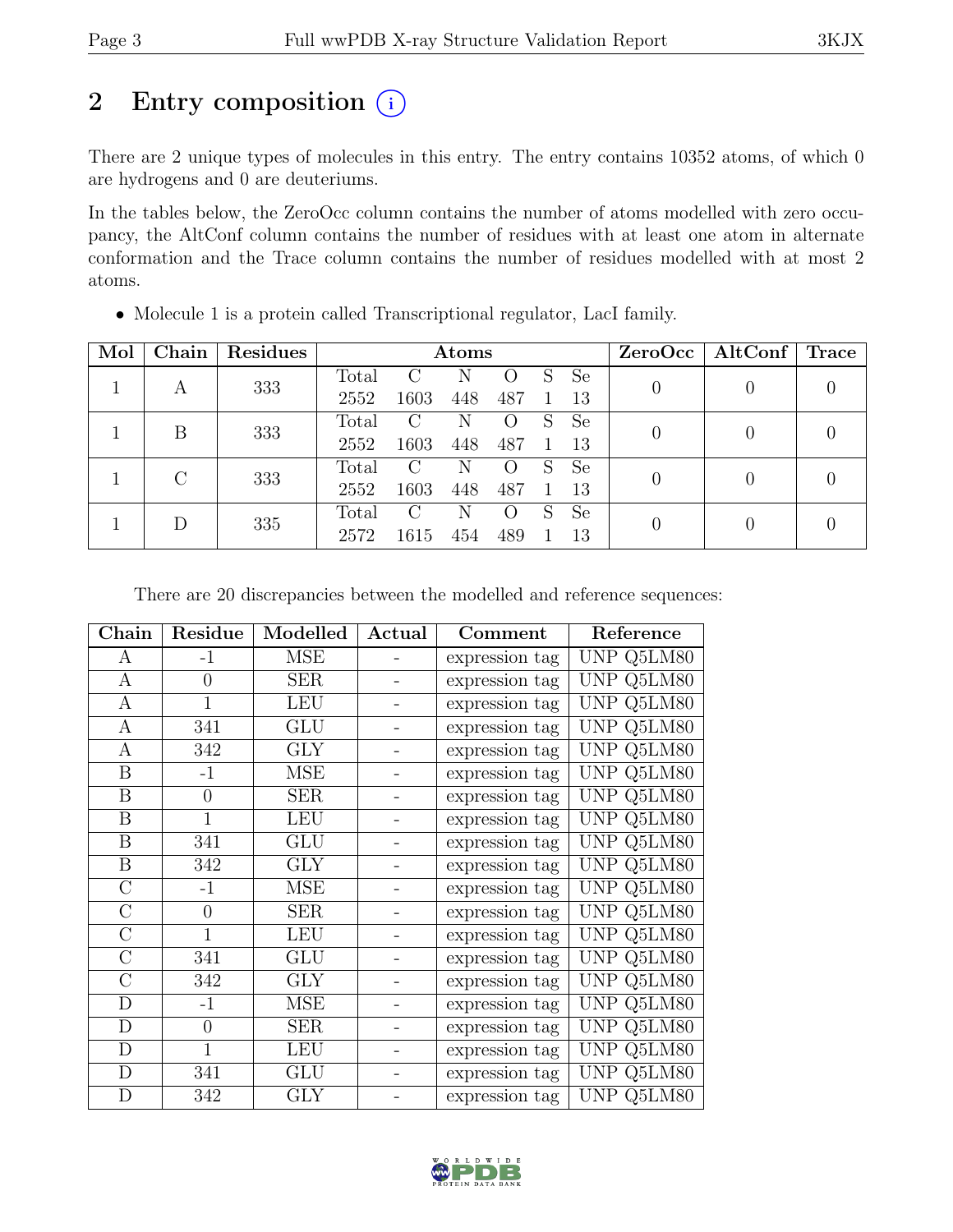$\bullet\,$  Molecule 2 is water.

| Mol                         |   | Chain   Residues | Atoms                                 | ZeroOcc   AltConf |
|-----------------------------|---|------------------|---------------------------------------|-------------------|
| $\overline{2}$              | A | 36               | Total<br>$\overline{O}$<br>36<br>36   |                   |
| 2                           | В | 25               | Total<br>$\bigcirc$<br>25<br>25       |                   |
| 2                           | C | 30               | Total<br>$\left( \right)$<br>30<br>30 |                   |
| $\mathcal{D}_{\mathcal{L}}$ |   | 33               | Total<br>$\left( \right)$<br>33<br>33 |                   |

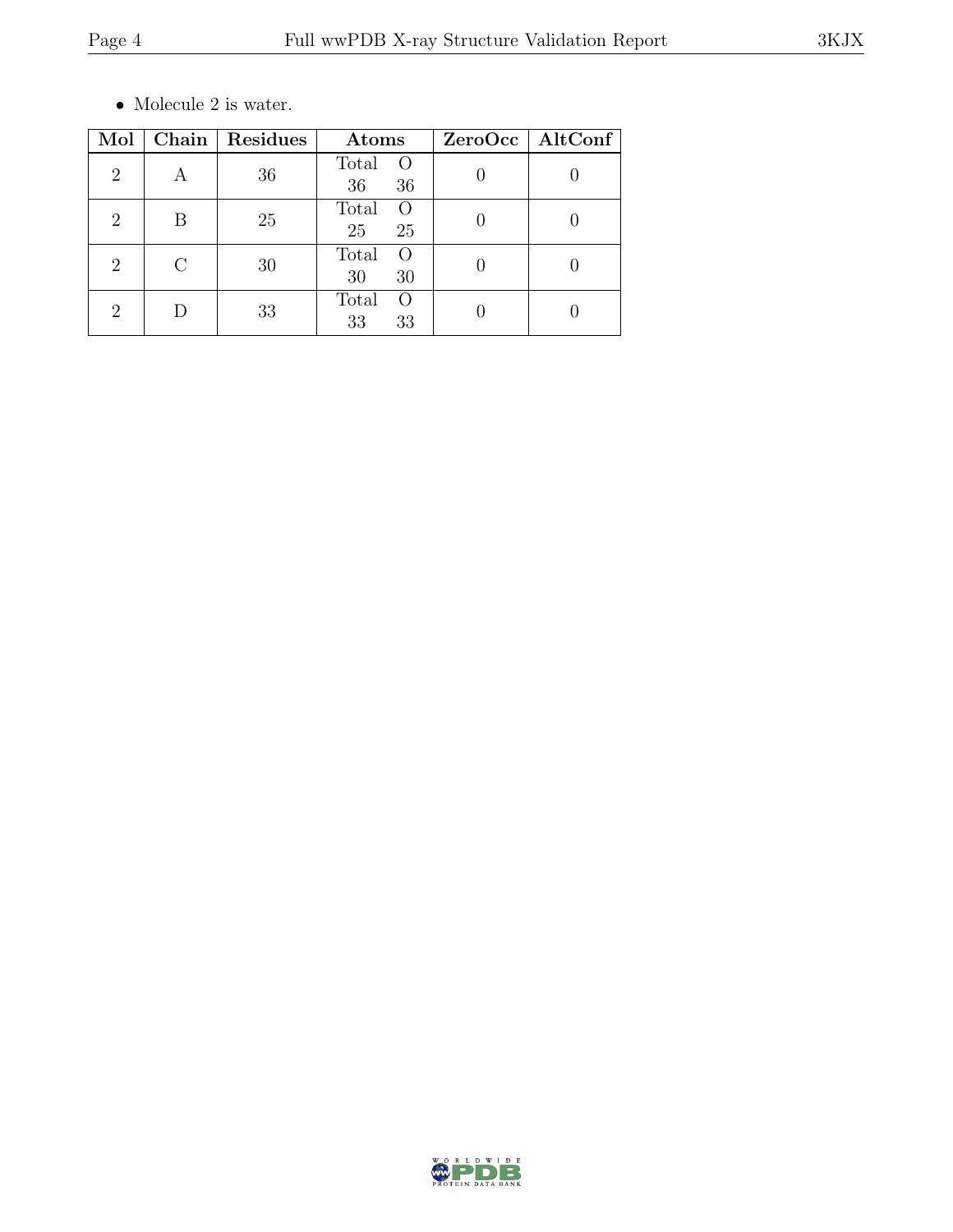# 3 Residue-property plots (i)

These plots are drawn for all protein, RNA, DNA and oligosaccharide chains in the entry. The first graphic for a chain summarises the proportions of the various outlier classes displayed in the second graphic. The second graphic shows the sequence view annotated by issues in geometry and electron density. Residues are color-coded according to the number of geometric quality criteria for which they contain at least one outlier:  $green = 0$ , yellow  $= 1$ , orange  $= 2$  and red  $= 3$  or more. A red dot above a residue indicates a poor fit to the electron density (RSRZ > 2). Stretches of 2 or more consecutive residues without any outlier are shown as a green connector. Residues present in the sample, but not in the model, are shown in grey.

- Chain A:  $62%$  $5\% \cdot \cdot$ 30% **•**<br>T<sub>11</sub>  $\frac{2}{2}$ E16 •  $\frac{18}{13}$  $\begin{array}{c} \bullet \\ \bullet \\ \bullet \end{array}$  $\frac{1}{20}$  $\frac{1}{21}$ E22 • **124** •  $V25$  $\frac{1}{28}$  $\frac{129}{123}$ **R30** •  $\frac{1}{\sqrt{3}}$  $\frac{1}{\sqrt{3}}$  $\frac{1}{134}$  $\frac{1}{\sqrt{35}}$ **•**<br>•••• T39 • **e**<br>add to  $\frac{141}{122}$ **•**<br>R42<br>was  $L44$  • **•**<br>E49 I57 •  $\frac{1}{100}$  $\frac{460}{161}$ **L61** • S<br>Ser Ser Ser<br>Ser Ser Ser LYS ARG L11  $\frac{13}{2}$  $\frac{4}{14}$  $\frac{15}{15}$  $\frac{17}{4}$  $\frac{23}{2}$  $\frac{8}{25}$  $\frac{27}{2}$ R32  $\frac{8}{25}$  $\frac{38}{4}$ V43  $\frac{147}{1}$ K48  $\frac{82}{1}$  $\frac{1}{25}$ K56 A58  $\frac{8}{2}$  $\mathbf{S}$  . s63<br><sub>भ≊4</sub> T95 M118 P123 S124 I128 P147 V148 P158 H167 V100 V101 D105 Y106 W121 R122 D142 V149 E150 D155  $\frac{159}{2}$ D160 A161 M162 A62 N64 R65  $\frac{1}{2}$ N67 L68  $\frac{1}{2}$ L76 M79 E83  $\frac{1}{2}$ L85 T86 N89  $\frac{8}{9}$  $\frac{1}{2}$ L92 E93  $\frac{1}{26}$  $\frac{8}{2}$  $\frac{197}{2}$  $\frac{8}{2}$ P99 R184 • I186 • M174 R185 G187 F188 M189 K192 R198 A199 R200  $\frac{10}{20}$ R202 F203 E204 E208 E218 D219  $\frac{20}{2}$ E221 M235 T236  $\overline{q}$ A238 D247 F248  $\frac{1249}{2}$ Y250 M255 L262 Y263 L264  $\frac{1265}{2}$ E266  $^{6}$ L277 F280 N281 L285 L286 R300 K306 I311 E321 •  $R325$ R314 L315 E316 D317 P318 E319 A320 I322 E323 T324 I326 L338 K339 R340 GLU GLY • Molecule 1: Transcriptional regulator, LacI family Chain B: 65% 28% I57 •  $\frac{158}{150}$  $\frac{460}{161}$  $\frac{1.61}{100}$  $A62$  • **963**  $N64$  • E SER EER<br>EERSTER LYS ARG  $R_{12}$  $\frac{16}{14}$  $\frac{28}{1}$  $\frac{8}{2}$  $\frac{80}{2}$  $\frac{135}{25}$  $\frac{8}{25}$  $\frac{8}{2}$ R40 A46 E49 L50 N55 K56  $\frac{6}{3}$ R65 V66 N67 L76  $\Xi$ <u>ឌ្</u>យ  $\frac{8}{2}$ L85 T86 N89  $\frac{80}{2}$  $\frac{83}{2}$ D94  $\frac{95}{2}$  $\frac{8}{10}$ ឌា E135 •<br>\*136 Q176 • V100 V101 D105 Y106 L107 P108 E112 E117 M118  $\frac{2}{11}$ S120 W121 R122 P123 S124 I128 A129 E132 A136 A137 M140 V149 E150 I151 M152 D155 G156 D160 A161 A170 G171 R172 E173 M174 A175 A177 I178 R184 R185  $\frac{190}{130}$ P194 Y197 P99  $F222$  $6273$  • R200 E204 G205 F206 E218 D219 Y223 R242 L246 D247 F248 L249 Y250 S252  $\frac{253}{2}$ D254 M255 I256 A257 L264 I269  $\frac{270}{2}$ P272  $\frac{1}{2}$ I275  $6^{276}$ L277 F280 N282  $V283$ E284 L285 L286 K292 L293 A294 T295 M296 R314 L315 E316 K201 K231 Y251 I271 N281  $\frac{1}{2}$  $\frac{9839}{1340}$
- Molecule 1: Transcriptional regulator, LacI family

 $10%$ 

• Molecule 1: Transcriptional regulator, LacI family

R340 GLU GLY

D317

E321 R325 G335 D336 T337 L338

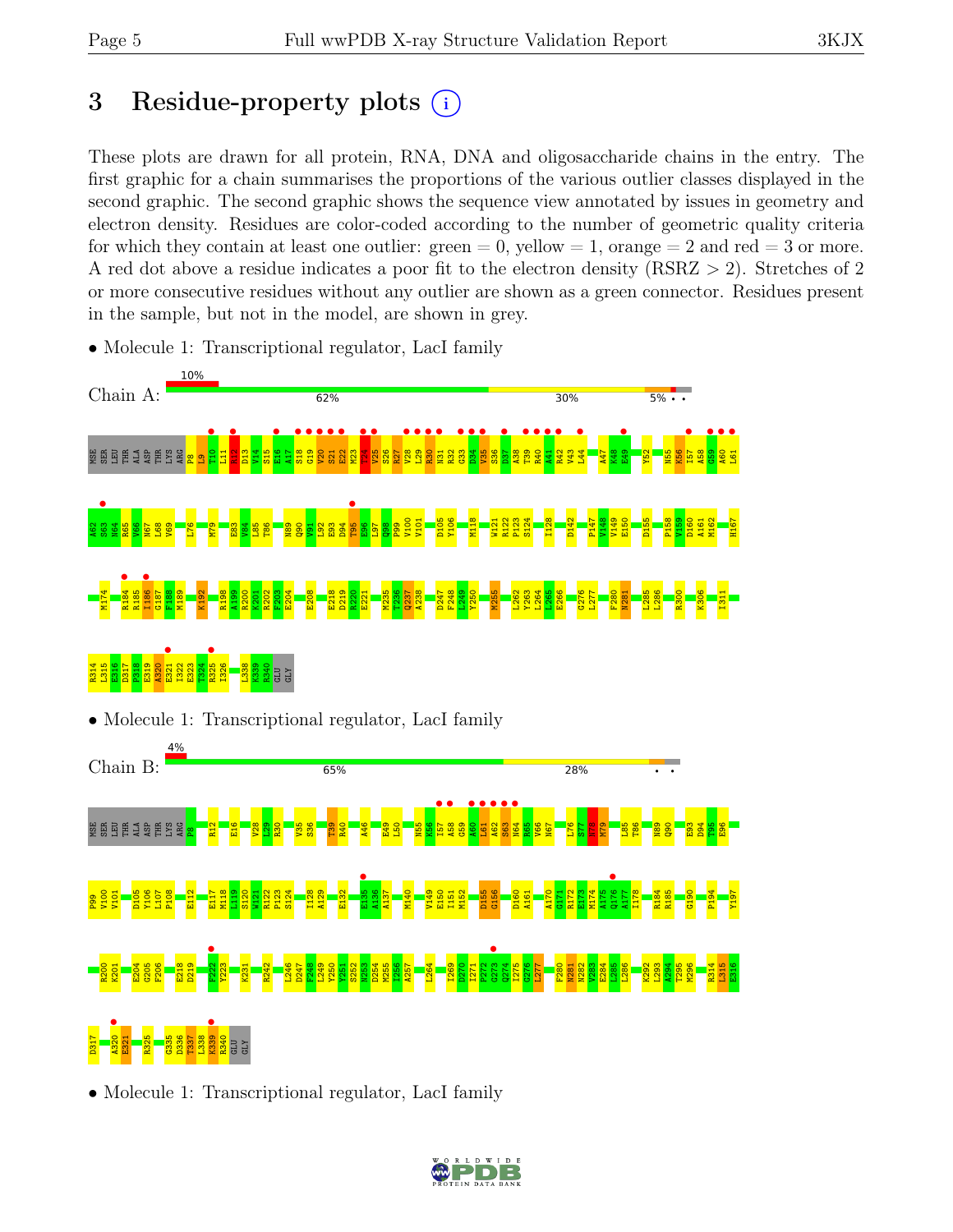

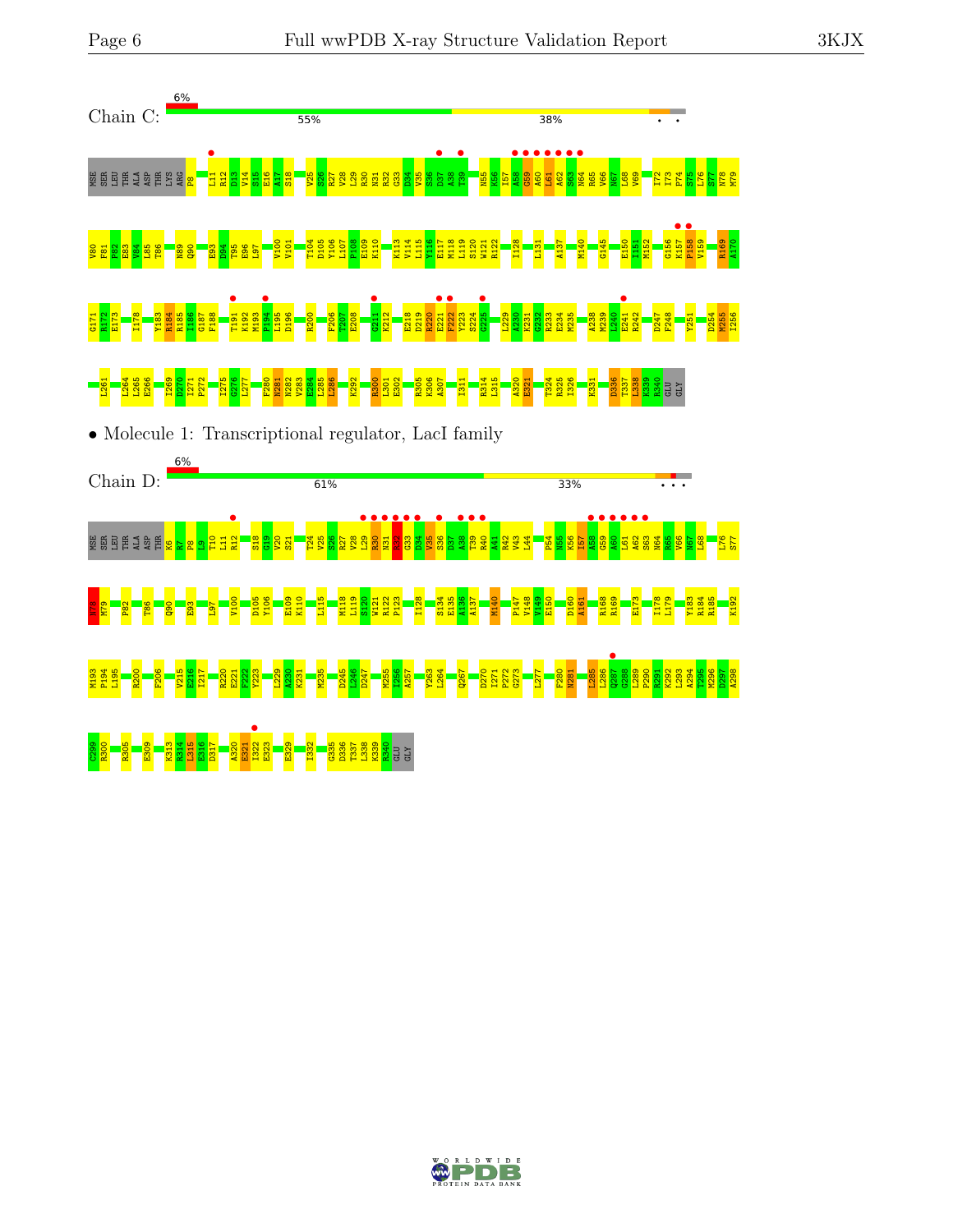## 4 Data and refinement statistics  $(i)$

| Property                                                             | Value                                           | <b>Source</b> |
|----------------------------------------------------------------------|-------------------------------------------------|---------------|
| Space group                                                          | P 21 21 21                                      | Depositor     |
| Cell constants                                                       | 68.66Å 137.39Å 154.98Å                          |               |
| a, b, c, $\alpha$ , $\beta$ , $\gamma$                               | $90.00^\circ$<br>$90.00^\circ$<br>$90.00^\circ$ | Depositor     |
| Resolution $(A)$                                                     | 41.29<br>2.33<br>$\equiv$ .                     | Depositor     |
|                                                                      | 41.29<br>$-2.25$                                | <b>EDS</b>    |
| % Data completeness                                                  | 94.7 (41.29-2.33)                               | Depositor     |
| (in resolution range)                                                | $92.7(41.29-2.25)$                              | <b>EDS</b>    |
| $R_{merge}$                                                          | 0.11                                            | Depositor     |
| $\mathrm{R}_{sym}$                                                   | (Not available)                                 | Depositor     |
| $\langle I/\sigma(I)\rangle^{-1}$                                    | $2.56$ (at 2.24Å)                               | Xtriage       |
| Refinement program                                                   | <b>CNS 1.1</b>                                  | Depositor     |
|                                                                      | 0.238, 0.287                                    | Depositor     |
| $R, R_{free}$                                                        | 0.238,<br>0.286                                 | DCC           |
| $R_{free}$ test set                                                  | $3076$ reflections $(4.40\%)$                   | wwPDB-VP      |
| Wilson B-factor $(A^2)$                                              | 34.9                                            | Xtriage       |
| Anisotropy                                                           | 0.554                                           | Xtriage       |
| Bulk solvent $k_{sol}(e/\mathring{A}^3)$ , $B_{sol}(\mathring{A}^2)$ | $0.34$ , $38.1$                                 | <b>EDS</b>    |
| L-test for $\mathrm{twinning}^2$                                     | $< L >$ = 0.48, $< L^2 >$ = 0.31                | Xtriage       |
| Estimated twinning fraction                                          | No twinning to report.                          | Xtriage       |
| $\overline{F_o,F_c}$ correlation                                     | 0.93                                            | <b>EDS</b>    |
| Total number of atoms                                                | 10352                                           | wwPDB-VP      |
| Average B, all atoms $(A^2)$                                         | 44.0                                            | wwPDB-VP      |

Xtriage's analysis on translational NCS is as follows: The largest off-origin peak in the Patterson function is 4.20% of the height of the origin peak. No significant pseudotranslation is detected.

<sup>&</sup>lt;sup>2</sup>Theoretical values of  $\langle |L| \rangle$ ,  $\langle L^2 \rangle$  for acentric reflections are 0.5, 0.333 respectively for untwinned datasets, and 0.375, 0.2 for perfectly twinned datasets.



<span id="page-6-1"></span><span id="page-6-0"></span><sup>1</sup> Intensities estimated from amplitudes.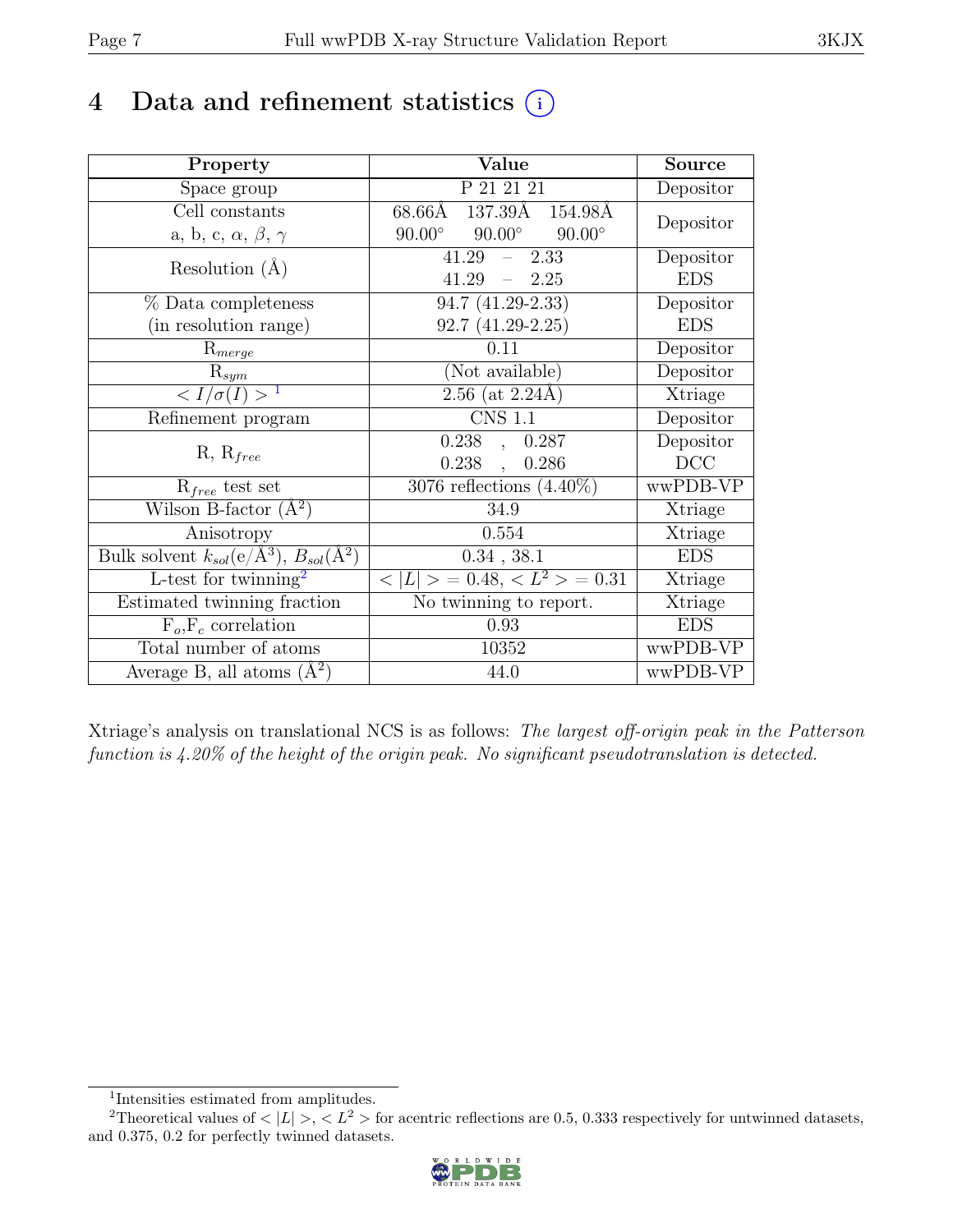# 5 Model quality  $(i)$

## 5.1 Standard geometry  $(i)$

The Z score for a bond length (or angle) is the number of standard deviations the observed value is removed from the expected value. A bond length (or angle) with  $|Z| > 5$  is considered an outlier worth inspection. RMSZ is the root-mean-square of all Z scores of the bond lengths (or angles).

| Mol | Chain |             | Bond lengths                  | Bond angles |                      |  |
|-----|-------|-------------|-------------------------------|-------------|----------------------|--|
|     |       | <b>RMSZ</b> | # $ Z  > 5$                   | RMSZ        | $\# Z  > 5$          |  |
|     |       | 0.38        | $1/2\overline{574}$ $(0.0\%)$ | 0.64        | 0/3451               |  |
|     | В     | 0.33        | 0/2574                        | 0.61        | 0/3451               |  |
|     |       | 0.37        | 0/2574                        | 0.63        | $1/3451$ $(0.0\%)$   |  |
|     | D     | 0.37        | 0/2594                        | 0.65        | 0/3477               |  |
| All | All   | 0.36        | $^{\prime}10316$<br>$(0.0\%)$ | 0.63        | 1/13830<br>$(0.0\%)$ |  |

All (1) bond length outliers are listed below:

|  |  |                                              | $\mid$ Mol $\mid$ Chain $\mid$ Res $\mid$ Type $\mid$ Atoms $\mid$ $\mid$ Z $\mid$ Observed(Å) $\mid$ Ideal(Å) $\mid$ |      |
|--|--|----------------------------------------------|-----------------------------------------------------------------------------------------------------------------------|------|
|  |  | 20   VAL $\vert$ CA-CB $\vert$ -5.44 $\vert$ | 1.43                                                                                                                  | 1.54 |

All (1) bond angle outliers are listed below:

|  |  |                            | $\boxed{\text{ Mol}}$ Chain Res Type $\boxed{\text{Atoms}}$ Z $\boxed{\text{Observed}^{(0)}}$ Ideal $(^{o})$ |        |
|--|--|----------------------------|--------------------------------------------------------------------------------------------------------------|--------|
|  |  | 184   ARG   N-CA-C   -5.48 | 96.21                                                                                                        | 111.00 |

There are no chirality outliers.

There are no planarity outliers.

### 5.2 Too-close contacts  $(i)$

In the following table, the Non-H and H(model) columns list the number of non-hydrogen atoms and hydrogen atoms in the chain respectively. The H(added) column lists the number of hydrogen atoms added and optimized by MolProbity. The Clashes column lists the number of clashes within the asymmetric unit, whereas Symm-Clashes lists symmetry-related clashes.

| Mol | Chain |      | Non-H   $H(model)$   $H(added)$   Clashes |      |     | Symm-Clashes |
|-----|-------|------|-------------------------------------------|------|-----|--------------|
|     |       | 2552 |                                           | 2609 | 118 |              |
|     |       | 2552 |                                           | 2609 | 99  |              |
|     |       | 2552 |                                           | 2609 | 136 |              |
|     |       | 2572 |                                           | 2634 | 133 |              |

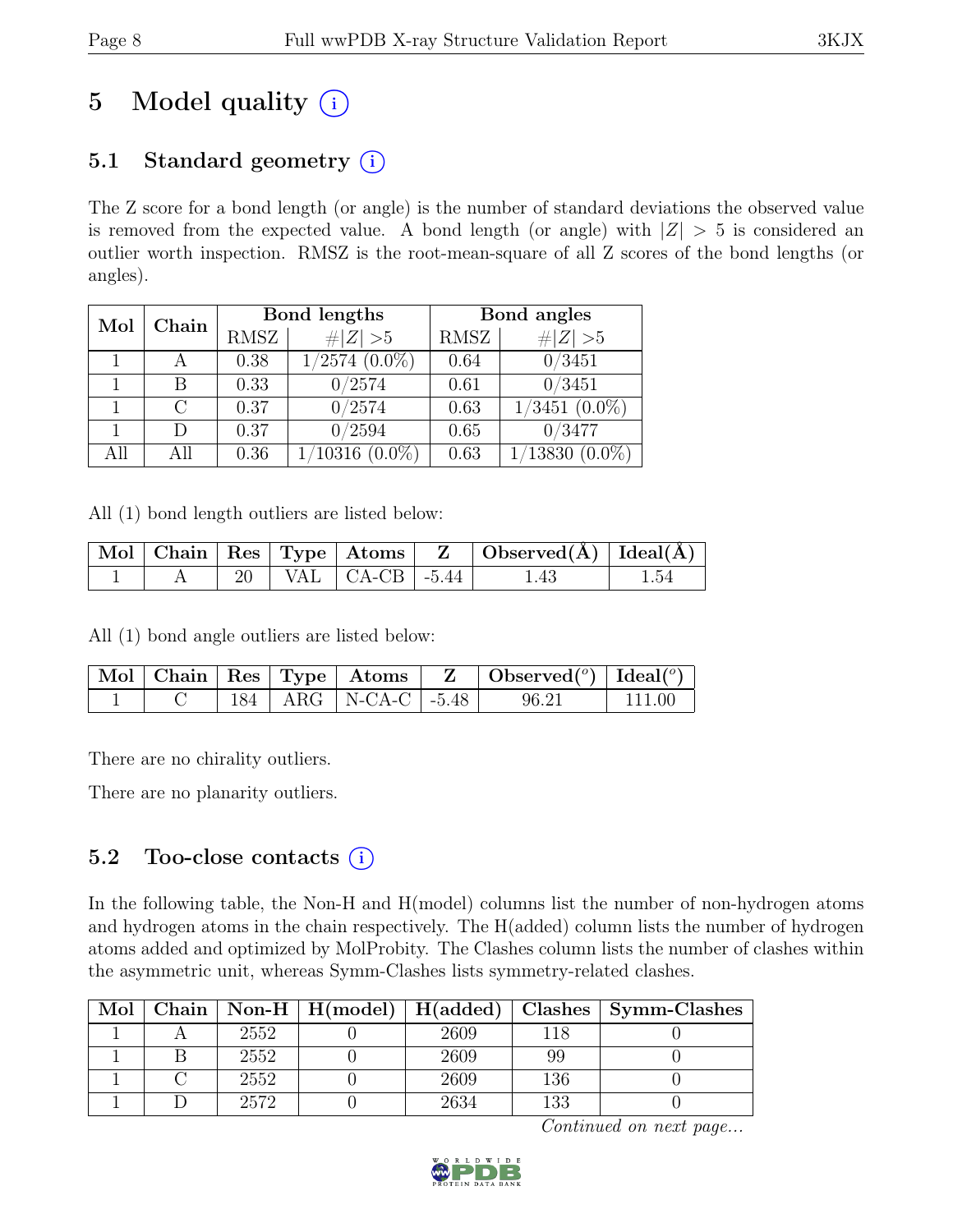|  |       |       | Mol   Chain   Non-H   H(model)   H(added)   Clashes   Symm-Clashes |
|--|-------|-------|--------------------------------------------------------------------|
|  |       |       |                                                                    |
|  | 25    |       |                                                                    |
|  |       |       |                                                                    |
|  | วว    |       |                                                                    |
|  | 10352 | 10461 |                                                                    |

The all-atom clashscore is defined as the number of clashes found per 1000 atoms (including hydrogen atoms). The all-atom clashscore for this structure is 22.

All (452) close contacts within the same asymmetric unit are listed below, sorted by their clash magnitude.

| Atom-1             | Atom-2              | Interatomic    | Clash         |
|--------------------|---------------------|----------------|---------------|
|                    |                     | distance $(A)$ | overlap $(A)$ |
| 1:C:264:LEU:HG     | 1:C:269:ILE:HD11    | 1.24           | 1.18          |
| 1:C:115:LEU:HD23   | 1:C:140:MSE:HE3     | 1.40           | 1.03          |
| 1:C:137:ALA:HA     | 1:C:140:MSE:HE2     | 1.43           | 1.00          |
| 1:B:249:LEU:HG     | 1:B:275:ILE:HD11    | 1.44           | 0.99          |
| 1:B:137:ALA:HA     | 1:B:140:MSE:HE3     | 1.45           | 0.99          |
| 1:D:28:VAL:HG21    | 1: D: 43: VAL: HG21 | 1.45           | 0.97          |
| 1:C:95:THR:HG22    | 1:C:97:LEU:H        | 1.27           | 0.94          |
| 1: D: 137: ALA: HA | 1: D: 140: MSE: HE2 | 1.47           | 0.94          |
| 1:B:277:LEU:HD12   | 1:B:337:THR:HB      | 1.52           | 0.92          |
| 1:C:283:VAL:HA     | 1:C:300:ARG:HH12    | 1.36           | 0.90          |
| 1:D:20:VAL:HG21    | 1:D:43:VAL:HG22     | 1.53           | 0.89          |
| 1: D:294: ALA:H    | 1:D:337:THR:CG2     | 1.86           | 0.88          |
| 1:A:255:MSE:HE2    | 1: A:255: MSE: HA   | 1.52           | 0.88          |
| 1: D: 61: LEU: HA  | 1: D: 122: ARG: HE  | 1.39           | 0.86          |
| 1:D:322:ILE:HG22   | 1:D:323:GLU:H       | 1.39           | 0.86          |
| 1:A:55:ASN:HD22    | 1: B: 61: LEU: H    | 1.23           | 0.84          |
| 1:A:100:VAL:HB     | 1:B:100:VAL:HG13    | 1.60           | 0.83          |
| 1:C:60:ALA:N       | 1:C:64:ASN:HB2      | 1.94           | 0.83          |
| 1:C:114:VAL:HG12   | 1:C:118:MSE:HE2     | 1.59           | 0.83          |
| 1:D:115:LEU:HD23   | 1:D:140:MSE:HE3     | 1.62           | 0.81          |
| 1: A:31: ASN: HA   | 1:A:40:ARG:HH22     | 1.44           | 0.81          |
| 1:B:271:ILE:HG22   | 1:B:337:THR:HA      | 1.62           | 0.81          |
| 1: B:59: GLY: HA3  | 1: B:64: ASN:HB3    | 1.63           | 0.81          |
| 1:D:289:LEU:HB3    | 1:D:290:PRO:HD2     | 1.60           | 0.81          |
| 1:D:294:ALA:H      | 1:D:337:THR:HG21    | 1.45           | 0.81          |
| 1:C:72:ILE:HG12    | 1:C:118:MSE:HE1     | 1.63           | 0.81          |
| 1: A:89: ASN:O     | 1:A:93:GLU:HG2      | 1.82           | 0.79          |
| 1:B:280:PHE:HE1    | 1:B:296:MSE:HE2     | 1.47           | 0.78          |
| 1:D:195:LEU:HD23   | 2:D:348:HOH:O       | 1.83           | 0.78          |

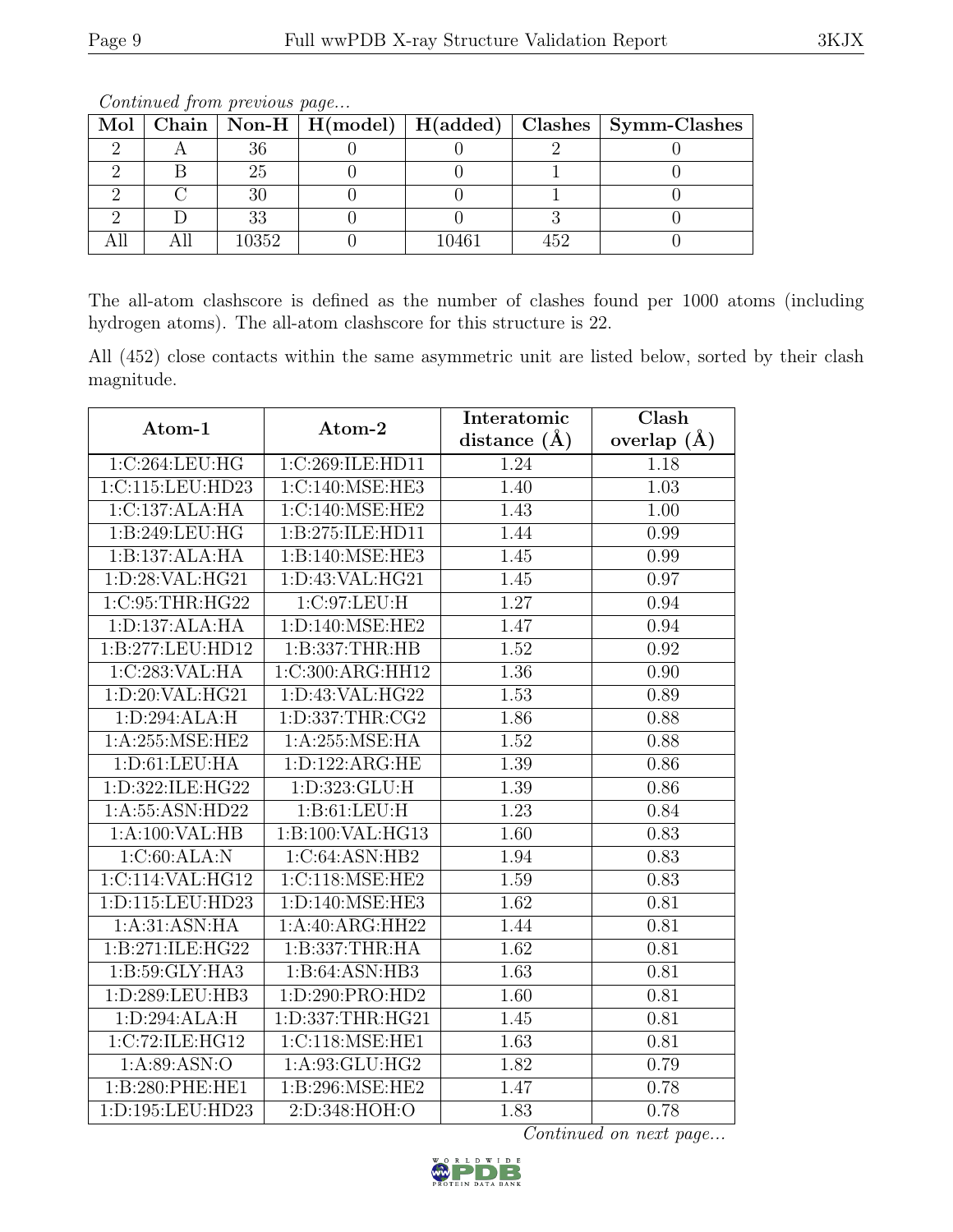| Continuea from previous page        |                     | Interatomic       | Clash         |
|-------------------------------------|---------------------|-------------------|---------------|
| Atom-1                              | Atom-2              | distance $(A)$    | overlap $(A)$ |
| 1:C:114:VAL:CG1                     | 1:C:118:MSE:HE2     | 2.14              | 0.78          |
| 1:D:338:LEU:HD23                    | 1: D: 339: LYS: N   | 1.99              | 0.78          |
| 1:C:137:ALA:HA                      | 1:C:140:MSE:CE      | 2.15              | 0.77          |
| $1:B:30:A\overline{\text{RG:H}H22}$ | 1:B:58:ALA:HB2      | 1.48              | 0.77          |
| 1:D:322:ILE:HG22                    | 1: D: 323: GLU: N   | 1.99              | 0.77          |
| 1:C:120:SER:HB2                     | 1:D:56:LYS:HG2      | 1.67              | 0.77          |
| 2:A:376:HOH:O                       | 1: D: 221: GLU: HG3 | 1.86              | 0.75          |
| 1:D:40:ARG:NH1                      | 1: D: 44: LEU: HD11 | 2.02              | 0.74          |
| 1: A:255: MSE:CE                    | 1:A:255:MSE:HA      | 2.17              | 0.74          |
| 1:A:100:VAL:HB                      | 1:B:100:VAL:CG1     | 2.17              | 0.74          |
| 1: A:15: SER:O                      | 1:A:19:GLY:N        | 2.21              | 0.74          |
| 1: D: 32: ARG: HD3                  | 1: D: 32: ARG: N    | 2.04              | 0.73          |
| 1:B:78:ASN:O                        | 1: B:79: MSE: HG2   | 1.90              | 0.72          |
| 1:A:55:ASN:ND2                      | 1: B: 61: LEU: H    | 1.87              | 0.71          |
| 1:C:208:GLU:O                       | 1:C:212:LYS:HG2     | 1.90              | 0.71          |
| 1: A:35: VAL:HG13                   | 1: A:39:THR:HB      | 1.73              | 0.71          |
| 1: B:89: ASN:O                      | 1:B:93:GLU:HG2      | 1.91              | 0.71          |
| 1:C:62:ALA:HA                       | 1:C:65:ARG:HH11     | 1.54              | 0.71          |
| 1: A:35: VAL:CG1                    | 1: A:39:THR:HB      | $\overline{2.2}1$ | 0.70          |
| 1:C:145:GLY:HA3                     | 1:D:8:PRO:HB3       | 1.71              | 0.70          |
| 1:D:33:GLY:O                        | 1:D:35:VAL:HG23     | 1.91              | 0.70          |
| 1:C:100:VAL:HB                      | 1:D:100:VAL:HG22    | 1.72              | 0.70          |
| 1:A:200:ARG:O                       | 1:A:204:GLU:HG3     | 1.90              | 0.70          |
| 1:C:79:MSE:HE1                      | 2:D:364:HOH:O       | 1.91              | 0.70          |
| 1:A:27:ARG:NH1                      | 1:A:33:GLY:HA3      | $2.06\,$          | 0.70          |
| 1: D: 61: LEU: HA                   | 1:D:122:ARG:NE      | 2.07              | 0.69          |
| 1:A:255:MSE:HE1                     | 1:A:285:LEU:HD13    | 1.73              | 0.69          |
| 1:D:286:LEU:HD11                    | 1:D:293:LEU:HD23    | 1.74              | 0.69          |
| 1:D:293:LEU:HD12                    | 1:D:337:THR:HG21    | 1.74              | 0.69          |
| 1:C:95:THR:HG22                     | 1:C:97:LEU:N        | 2.05              | 0.68          |
| 1: D: 10: THR:O                     | 1: D: 12: ARG: N    | 2.27              | 0.68          |
| 1:A:186:ILE:HG22                    | 1:A:187:GLY:N       | 2.08              | 0.68          |
| 1: B: 185: ARG: HB3                 | 1:B:218:GLU:OE1     | 1.94              | 0.68          |
| 1: D:24:THR:O                       | 1:D:28:VAL:HG23     | 1.93              | 0.68          |
| 1:A:27:ARG:HD3                      | 1:A:32:ARG:HD3      | 1.75              | 0.67          |
| 1:D:29:LEU:O                        | 1:D:30:ARG:HG2      | 1.94              | 0.67          |
| 1:C:57:ILE:HD13                     | 1: D: 121: TRP: O   | 1.95              | 0.67          |
| 1:D:21:SER:O                        | 1:D:25:VAL:HG23     | 1.94              | 0.67          |
| 1:C:277:LEU:HB3                     | 2:C:346:HOH:O       | 1.93              | 0.67          |
| 1:D:115:LEU:HD23                    | 1: D: 140: MSE: CE  | 2.24              | 0.67          |
| 1:B:170:ALA:HB2                     | 1:B:296:MSE:HE1     | 1.74              | 0.67          |

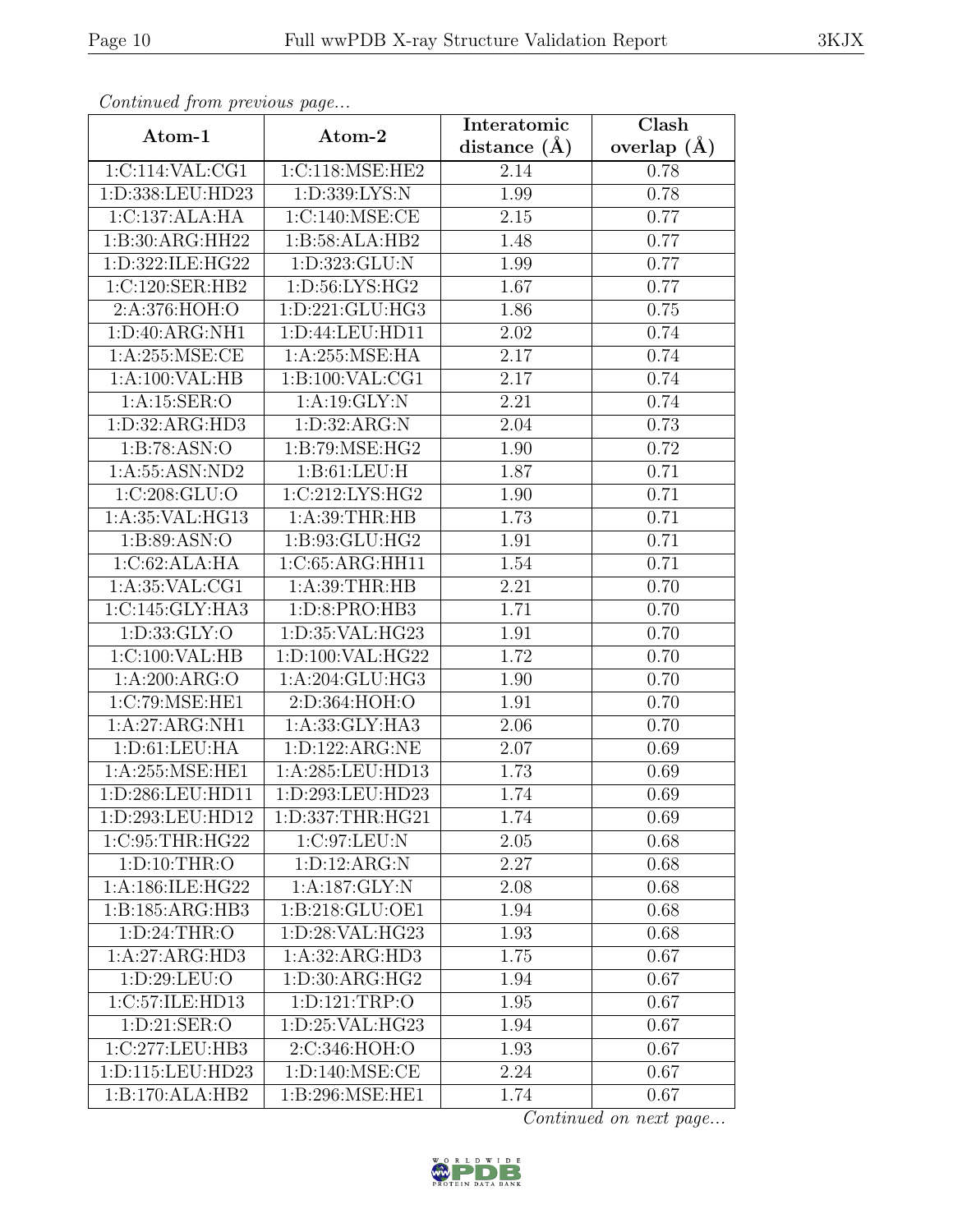| Continued from previous page |                     | Interatomic       | Clash           |
|------------------------------|---------------------|-------------------|-----------------|
| Atom-1                       | Atom-2              | distance $(A)$    | overlap $(\AA)$ |
| 2:A:367:HOH:O                | 1: B: 96: GLU: HG3  | 1.95              | 0.67            |
| 1:D:338:LEU:HD23             | 1:D:339:LYS:H       | $\overline{1.57}$ | 0.67            |
| 1: D: 221: GLU: HB3          | 1: D: 235: MSE: HE2 | 1.77              | 0.66            |
| 1:C:95:THR:HG22              | 1:C:96:GLU:N        | 2.11              | 0.66            |
| 1:D:57:ILE:HG22              | 1:D:66:VAL:HG11     | 1.78              | 0.66            |
| 1:C:57:ILE:HG23              | 1: D: 121: TRP: HA  | 1.78              | 0.66            |
| 1: D: 338: LEU: O            | 1: D: 339: LYS: HB2 | 1.93              | 0.66            |
| 1: A: 18: SER: OG            | 1:A:43:VAL:HG12     | 1.96              | 0.66            |
| 1:C:72:ILE:HG12              | 1:C:118:MSE:CE      | 2.26              | 0.66            |
| 1:D:322:ILE:CG2              | 1:D:323:GLU:H       | 2.09              | 0.65            |
| 1:C:219:ASP:OD2              | 1:C:239:MSE:HG3     | 1.97              | 0.65            |
| 1:A:185:ARG:HB3              | 1:A:218:GLU:OE1     | 1.96              | 0.64            |
| 1:D:59:GLY:HA2               | 1:D:64:ASN:HB3      | 1.78              | 0.64            |
| 1:C:238:ALA:O                | 1:C:241:GLU:HB3     | 1.98              | 0.64            |
| 1:B:35:VAL:HG12              | 1:B:39:THR:HG23     | 1.80              | 0.64            |
| 1: D: 270: ASP: OD2          | 1:D:273:GLY:HA3     | 1.98              | 0.64            |
| 1:B:277:LEU:CD1              | 1:B:337:THR:HB      | 2.27              | 0.63            |
| 1:B:264:LEU:HG               | 1:B:269:ILE:HD11    | 1.78              | 0.63            |
| 1:A:187:GLY:HA2              | 1:A:219:ASP:O       | 1.98              | 0.63            |
| 1:C:191:THR:HG22             | 1:C:223:TYR:HB3     | 1.81              | 0.63            |
| 1: A:11: LEU: C              | 1:A:13:ASP:H        | 2.02              | 0.63            |
| 1:A:55:ASN:HD22              | 1: B: 61: LEU: N    | 1.95              | 0.63            |
| 1:B:280:PHE:O                | 1:B:281:ASN:HB2     | 1.98              | 0.62            |
| 1: B: 190: GLY: HA2          | 1:B:252:SER:HB2     | 1.79              | 0.62            |
| 1:C:76:LEU:HD13              | 1:D:76:LEU:HD22     | 1.81              | 0.62            |
| 1:B:46:ALA:O                 | 1: B: 49: GLU: HG2  | 1.98              | 0.62            |
| 1:A:92:LEU:HD12              | 1:A:99:PRO:HG3      | 1.81              | 0.62            |
| 1: D: 271: ILE: HD12         | 1:D:277:LEU:HD11    | 1.82              | 0.62            |
| 1:C:280:PHE:O                | 1:C:281:ASN:HB2     | 1.98              | 0.62            |
| 1:C:157:LYS:NZ               | 1:C:157:LYS:HB2     | 2.15              | 0.61            |
| 1:B:36:SER:OG                | 1:B:39:THR:HG22     | 2.00              | 0.61            |
| 1:B:320:ALA:O                | 1:B:321:GLU:HB3     | 2.00              | 0.61            |
| 1:B:339:LYS:O                | 1:B:340:ARG:HB3     | 1.99              | 0.61            |
| 1:C:115:LEU:CD2              | 1:C:140:MSE:HE3     | 2.26              | 0.61            |
| 1: D: 115: LEU: CD2          | 1: D: 140: MSE: HE3 | 2.31              | 0.61            |
| 1:C:192:LYS:HG3              | 1:C:196:ASP:HB2     | 1.83              | 0.61            |
| 1:A:57:ILE:HD11              | 1:B:57:ILE:HG21     | 1.83              | 0.60            |
| 1:A:21:SER:O                 | 1:A:22:GLU:HB2      | 2.00              | 0.60            |
| 1:C:121:TRP:HA               | 1:D:57:ILE:HG23     | 1.83              | 0.60            |
| 1:C:89:ASN:O                 | 1:C:93:GLU:HG2      | 2.02              | 0.60            |
| 1: A:39:THR:HA               | 1:A:42:ARG:NE       | 2.16              | 0.60            |

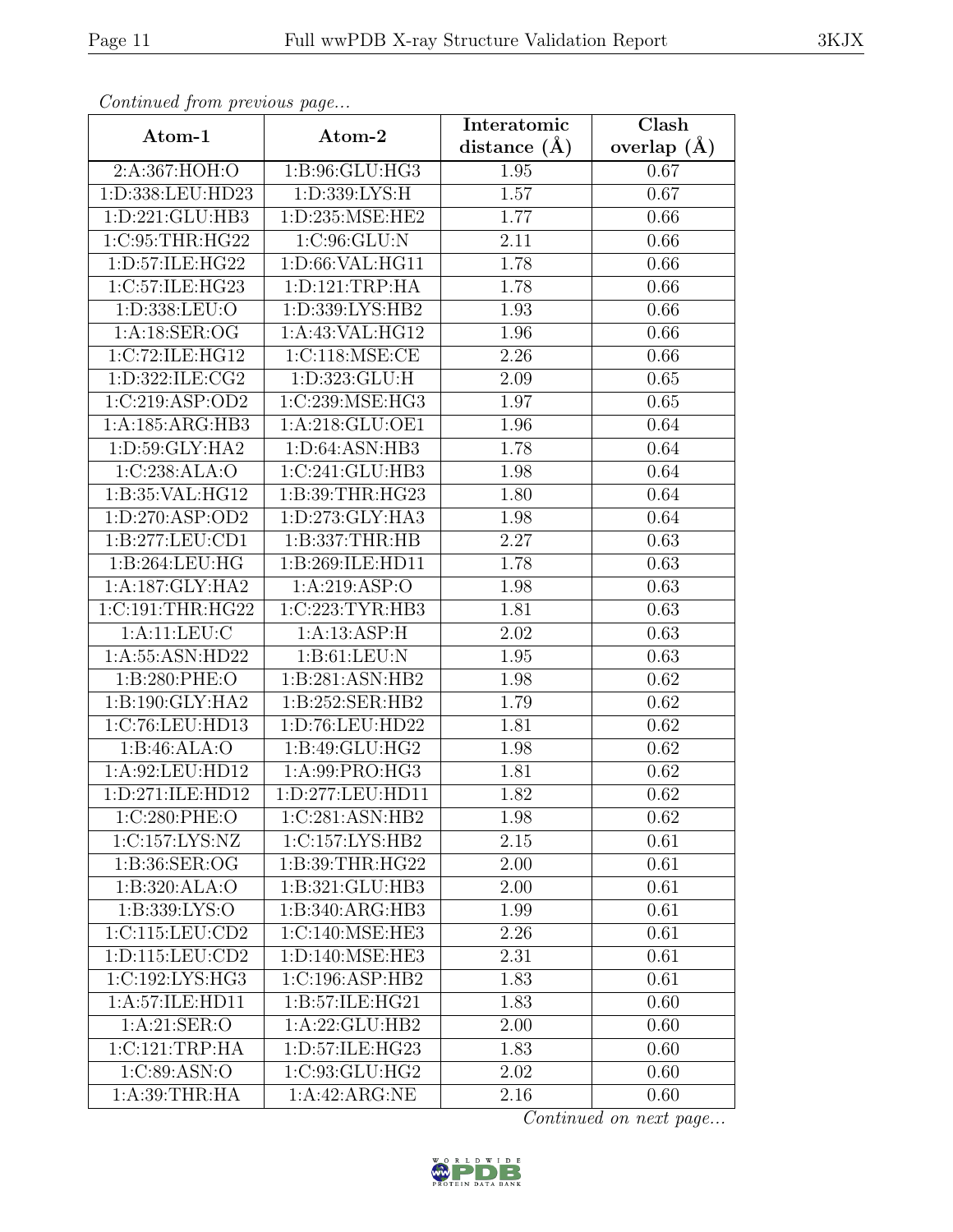| Continueu from pretious page |                                           | Interatomic       | Clash         |
|------------------------------|-------------------------------------------|-------------------|---------------|
| Atom-1                       | Atom-2                                    | distance $(A)$    | overlap $(A)$ |
| 1:A:86:THR:O                 | $1:A:90:G\overline{\text{LN}:\text{HG}3}$ | 2.02              | 0.60          |
| 1:A:39:THR:O                 | 1:A:42:ARG:HB3                            | $\overline{2.02}$ | 0.60          |
| 1:B:132:GLU:HG2              | 1: B: 197: TYR: CD2                       | 2.37              | 0.60          |
| 1:B:112:GLU:HG3              | 1:B:140:MSE:CE                            | 2.31              | 0.60          |
| 1:A:12:ARG:HG3               | 1:A:12:ARG:O                              | 2.01              | 0.60          |
| 1:C:105:ASP:O                | 1:C:106:TYR:HB2                           | 2.02              | 0.60          |
| 1:B:155:ASP:OD1              | 1:B:201:LYS:HD3                           | $2.02\,$          | 0.59          |
| 1:B:12:ARG:O                 | 1: B: 16: GLU: HG3                        | 2.02              | 0.59          |
| 1:B:280:PHE:CE1              | 1:B:296:MSE:HE2                           | 2.35              | 0.59          |
| 1:C:283:VAL:HA               | 1:C:300:ARG:NH1                           | 2.11              | 0.59          |
| 1:A:322:ILE:HG13             | 1:A:323:GLU:H                             | 1.67              | 0.59          |
| 1:D:119:LEU:HD12             | 1:D:140:MSE:HG2                           | 1.84              | 0.59          |
| 1:D:30:ARG:O                 | 1:D:31:ASN:HB2                            | 2.02              | 0.59          |
| 1:C:60:ALA:H                 | 1:C:64:ASN:HB2                            | 1.67              | 0.59          |
| 1:C:221:GLU:O                | 1:C:221:GLU:HG3                           | 2.01              | 0.59          |
| 1:A:27:ARG:HD2               | 1: A: 33: GLY: H                          | 1.66              | 0.59          |
| 1:C:95:THR:CG2               | 1:C:96:GLU:N                              | 2.66              | 0.59          |
| 1:A:83:GLU:HB3               | 1:A:300:ARG:HD2                           | 1.85              | 0.59          |
| 1:B:79:MSE:HG3               | 1: B:255: MSE:CE                          | 2.33              | 0.59          |
| 1:C:301:LEU:O                | 1:C:305:ARG:HG3                           | $2.02\,$          | 0.59          |
| 1:C:27:ARG:HE                | $1:C:32:A\overline{RG:HH12}$              | 1.51              | 0.59          |
| 1:A:30:ARG:HH11              | 1:A:30:ARG:HG2                            | 1.68              | 0.58          |
| 1:B:184:ARG:O                | 1:B:247:ASP:OD1                           | 2.22              | 0.58          |
| 1:B:336:ASP:O                | 1:B:338:LEU:N                             | 2.37              | 0.58          |
| 1: D:20: VAL: HG12           | 1: D: 42: ARG: HH21                       | 1.68              | 0.58          |
| 1:A:40:ARG:O                 | 1:A:44:LEU:HG                             | 2.03              | 0.58          |
| 1:A:38:ALA:O                 | 1:A:42:ARG:HB2                            | 2.03              | 0.58          |
| 1: A:92: LEU:CD1             | 1:A:99:PRO:HG3                            | 2.33              | 0.58          |
| 1: D: 27: ARG: HG3           | 1:D:32:ARG:HH21                           | 1.68              | 0.58          |
| 1:A:280:PHE:O                | 1:A:281:ASN:HB2                           | 2.03              | 0.58          |
| 1:C:93:GLU:OE2               | 1: D: 110: LYS: HE3                       | 2.04              | 0.58          |
| 1:D:86:THR:O                 | 1:D:90:GLN:HG3                            | 2.04              | 0.58          |
| 1: B:59: GLY:CA              | 1:B:64:ASN:HB3                            | 2.32              | 0.58          |
| 1:A:83:GLU:HA                | 1:A:83:GLU:OE1                            | 2.03              | 0.57          |
| 1:B:174:MSE:HG2              | 1: B:250: TYR: CE1                        | 2.40              | 0.57          |
| 1:D:28:VAL:HG11              | 1:D:43:VAL:HB                             | 1.86              | 0.57          |
| 1: D: 305: ARG: O            | 1:D:309:GLU:HG3                           | 2.04              | 0.57          |
| 1:D:294:ALA:N                | 1: D: 337: THR: CG2                       | 2.64              | 0.57          |
| 1:B:105:ASP:O                | 1: B: 106: TYR: HB2                       | 2.03              | 0.57          |
| 1: D: 39: THR: O             | 1:D:43:VAL:HG23                           | 2.05              | 0.57          |
| 1:A:68:LEU:HD22              | 1:A:123:PRO:HB3                           | 1.86              | 0.57          |

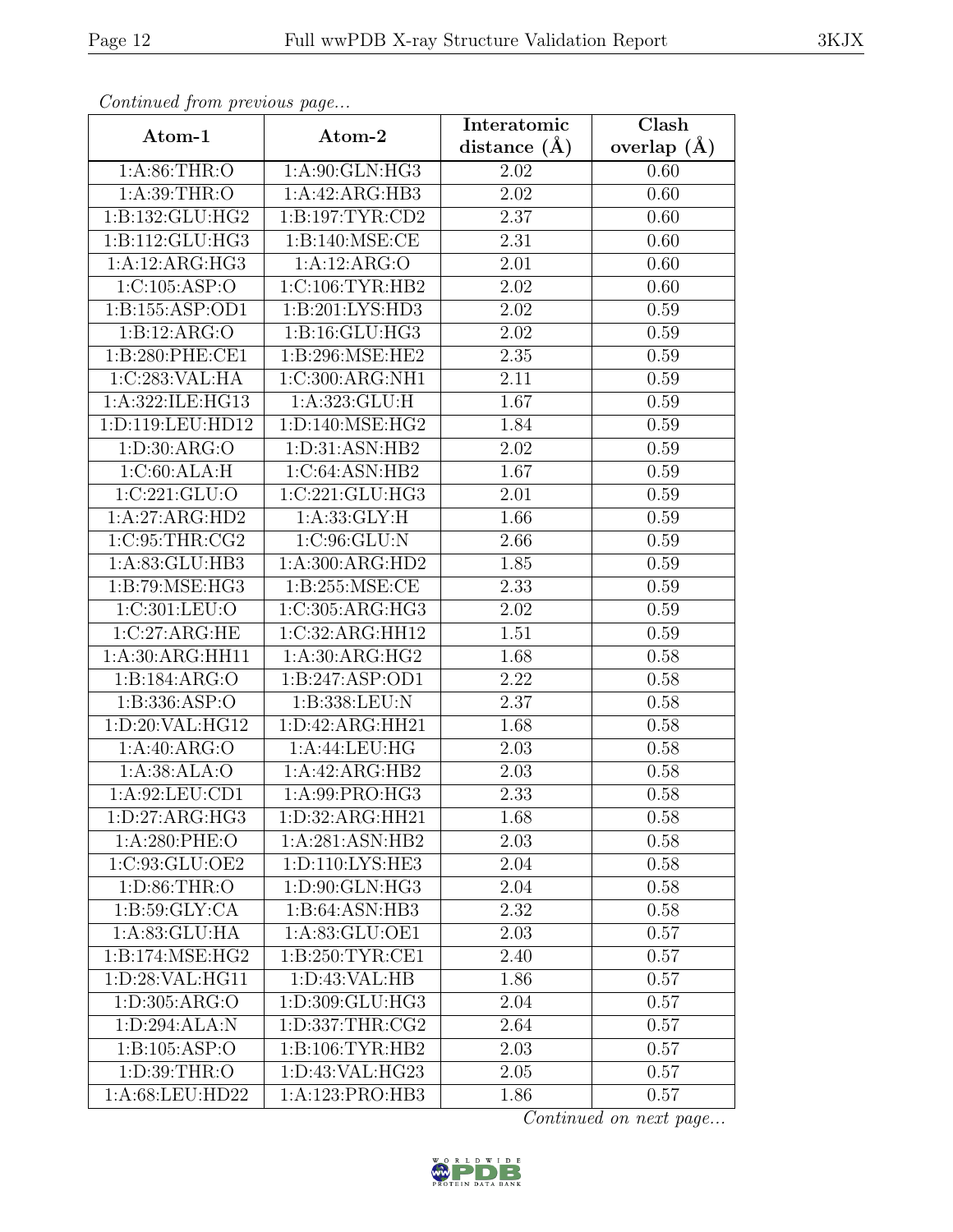| Continued from previous page                |                              | Interatomic       | Clash           |
|---------------------------------------------|------------------------------|-------------------|-----------------|
| Atom-1                                      | Atom-2                       | distance $(\AA)$  | overlap $(\AA)$ |
| 1: A:24:THR:O                               | 1: A:26: SER: N              | 2.38              | 0.56            |
| 1:B:124:SER:HB3                             | 1:B:315:LEU:HD21             | 1.86              | 0.56            |
| 1:C:80:VAL:HA                               | 1:C:300:ARG:HD2              | 1.87              | 0.56            |
| 1:A:186:ILE:O                               | 1:A:248:PHE:O                | 2.22              | 0.56            |
| 1: B:86:THR:O                               | 1:B:90:GLN:HG3               | 2.05              | 0.56            |
| 1:C:233:ARG:NH2                             | 1:C:266:GLU:OE1              | 2.38              | 0.56            |
| 1: C:100: VAL: HB                           | 1:D:100:VAL:CG2              | 2.36              | 0.56            |
| 1: A:56: LYS: HB2                           | 1:B:120:SER:HB2              | 1.88              | 0.56            |
| 1:C:187:GLY:HA2                             | 1:C:219:ASP:O                | 2.06              | 0.56            |
| 1:D:280:PHE:O                               | 1: D:281: ASN:HB2            | 2.05              | 0.56            |
| 1:D:20:VAL:HG23                             | 1: D:25:VAL:HG22             | 1.89              | 0.56            |
| 1:A:122:ARG:HH21                            | 1:B:55:ASN:HB2               | 1.71              | 0.55            |
| 1:B:320:ALA:O                               | 1:B:321:GLU:CB               | 2.53              | $0.55\,$        |
| 1:D:134:SER:O                               | 1:D:135:GLU:HB3              | 2.06              | 0.55            |
| 1:D:57:ILE:O                                | 1:D:57:ILE:HG13              | 2.05              | 0.55            |
| 1:A:186:ILE:HD12                            | 1:A:186:ILE:N                | 2.22              | 0.55            |
| 1:C:57:ILE:CG2                              | 1: D: 121: TRP: HA           | 2.36              | $0.55\,$        |
| 1:C:114:VAL:HG12                            | 1:C:118:MSE:CE               | 2.34              | 0.55            |
| 1: D:30: ARG:HA                             | 1:D:30:ARG:HE                | 1.72              | 0.55            |
| 1:A:27:ARG:CD                               | 1:A:32:ARG:HB3               | 2.37              | 0.55            |
| 1:C:193:MSE:HE2                             | 1:C:222:PHE:CE2              | $\overline{2.41}$ | 0.55            |
| 1:A:221:GLU:HG3                             | 1:A:235:MSE:HE3              | 1.87              | 0.54            |
| 1:A:162:MSE:HE2                             | 1:A:325:ARG:HB3              | 1.88              | 0.54            |
| 1:C:193:MSE:HE3                             | 1:C:200:ARG:HG2              | 1.89              | 0.54            |
| 1: B:264:LEU:CG                             | 1:B:269:ILE:HD11             | $\overline{2}.37$ | 0.54            |
| 1:D:313:LYS:HE3                             | 1:D:322:ILE:HG13             | 1.89              | 0.54            |
| 1:A:76:LEU:HD13                             | 1:B:76:LEU:HD22              | 1.88              | 0.54            |
| 1:C:61:LEU:HG                               | 1:C:122:ARG:HH21             | 1.72              | 0.54            |
| 1: A:40: ARG: C                             | 1:A:42:ARG:H                 | 2.10              | 0.54            |
| 1:B:172:ARG:HG2                             | 1: B:205: GLY:O              | 2.08              | 0.54            |
| 1:D:79:MSE:HE2                              | 1:D:255:MSE:HE3              | 1.89              | 0.54            |
| 1:A:27:ARG:HD3                              | 1:A:32:ARG:HB3               | 1.90              | 0.54            |
| 1: B:57: ILE: O                             | 1:B:57:ILE:HG13              | 2.08              | 0.54            |
| 1:A:322:ILE:HG13                            | 1:A:323:GLU:N                | 2.23              | 0.53            |
| 1:C:285:LEU:HD11                            | 1:D:285:LEU:HD11             | 1.90              | 0.53            |
| $1: B:79: \overline{\text{MSE}:\text{HG3}}$ | 1:B:255:MSE:HE1              | 1.91              | 0.53            |
| 1:C:223:TYR:CE2                             | $1:C:231:LYS:H\overline{E2}$ | 2.43              | 0.53            |
| 1:B:89:ASN:ND2                              | 1:B:99:PRO:HG3               | 2.24              | 0.53            |
| 1: A:18: SER:O                              | 1:A:20:VAL:HG23              | 2.09              | 0.53            |
| 1:B:264:LEU:HG                              | 1:B:269:ILE:CD1              | 2.39              | 0.53            |
| 1:D:148:VAL:O                               | 1:D:161:ALA:HB3              | 2.08              | 0.53            |

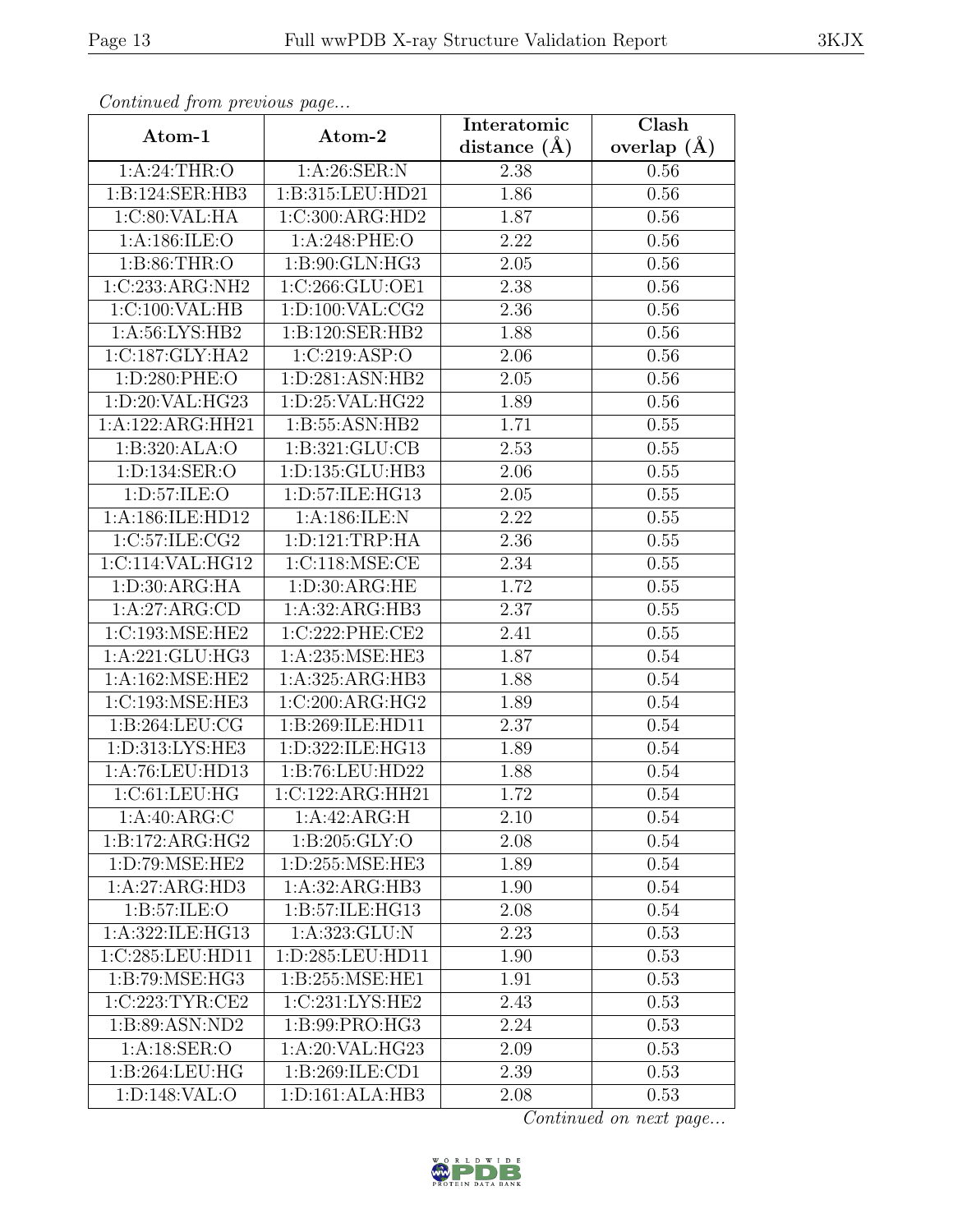| Continuea from previous page |                                            | Interatomic      | Clash         |
|------------------------------|--------------------------------------------|------------------|---------------|
| Atom-1                       | Atom-2                                     | distance $(\AA)$ | overlap $(A)$ |
| 1:B:30:ARG:NH2               | 1:B:58:ALA:HB2                             | 2.22             | 0.52          |
| 1:A:147:PRO:HB3              | 1:A:314:ARG:NH1                            | $2.25\,$         | 0.52          |
| 1:B:170:ALA:CB               | 1:B:296:MSE:HE1                            | 2.39             | 0.52          |
| 1:B:325:ARG:HD2              | 2:B:366:HOH:O                              | 2.08             | 0.52          |
| 1:C:14:VAL:O                 | 1:C:18:SER:HB2                             | 2.09             | 0.52          |
| 1:A:237:GLN:HG3              | 1:A:238:ALA:N                              | 2.24             | 0.52          |
| 1: A:67: ASN:ND2             | 1:B:117:GLU:OE1                            | 2.42             | 0.52          |
| 1:A:204:GLU:O                | 1:A:208:GLU:HG3                            | 2.09             | 0.52          |
| 1: A:9: LEU: C               | 1:A:9:LEU:HD23                             | 2.29             | 0.52          |
| 1:B:194:PRO:HA               | 1:B:200:ARG:HD2                            | 1.91             | 0.52          |
| 1:C:184:ARG:O                | 1:C:247:ASP:OD1                            | 2.28             | 0.52          |
| 1: D:28: VAL:HG13            | 1: D: 40: ARG: HG3                         | 1.92             | 0.52          |
| 1:A:27:ARG:CZ                | 1:A:33:GLY:HA3                             | 2.38             | 0.52          |
| 1:B:174:MSE:O                | 1:B:178:ILE:HG13                           | 2.10             | 0.52          |
| 1:C:169:ARG:NH1              | 1:C:169:ARG:HG3                            | 2.24             | 0.52          |
| 1: A:52: TYR:OH              | 1:B:61:LEU:HD21                            | 2.09             | 0.52          |
| 1:C:81:PHE:O                 | 1:C:85:LEU:HG                              | 2.10             | 0.52          |
| 1: D: 18: SER: OG            | 1:D:20:VAL:HG22                            | 2.10             | 0.52          |
| 1: D:30: ARG:HB3             | $1: D:32: \overline{\text{AG}:\text{HD}2}$ | 1.91             | 0.52          |
| 1: A:255: MSE: HE1           | 1:A:285:LEU:HD22                           | 1.92             | 0.51          |
| 1:C:86:THR:O                 | 1:C:90:GLN:HG3                             | 2.10             | 0.51          |
| 1:D:178:ILE:CG2              | 1: D: 183: TYR: HB2                        | 2.40             | 0.51          |
| 1:B:112:GLU:HG3              | 1:B:140:MSE:HE1                            | 1.91             | 0.51          |
| 1:C:72:ILE:HD11              | 1: C: 118: MSE: HE3                        | 1.92             | 0.51          |
| 1:D:79:MSE:HE2               | 1: D: 255: MSE: SE                         | 2.61             | 0.51          |
| 1:B:178:ILE:HD12             | 1:B:206:PHE:HE1                            | 1.76             | 0.51          |
| 1:C:220:ARG:HG2              | 1:C:220:ARG:HH11                           | 1.76             | 0.51          |
| 1:A:79:MSE:HE1               | 1:A:285:LEU:HD13                           | 1.91             | 0.51          |
| 1:C:72:ILE:CG1               | 1:C:118:MSE:HE1                            | 2.39             | 0.51          |
| 1:C:183:TYR:OH               | 1:C:272:PRO:HB2                            | 2.11             | 0.51          |
| 1:B:190:GLY:HA2              | 1: B:252: SER:CB                           | 2.40             | 0.50          |
| 1:B:249:LEU:CG               | 1:B:275:ILE:HD11                           | 2.29             | $0.50\,$      |
| 1: D: 160: ASP: O            | 1: D: 161: ALA: O                          | 2.30             | 0.50          |
| 1:B:219:ASP:OD2              | 1:B:242:ARG:HD2                            | 2.12             | 0.50          |
| 1:C:306:LYS:HE3              | 1:C:326:ILE:CD1                            | 2.42             | 0.50          |
| 1:D:115:LEU:CG               | 1:D:140:MSE:HE3                            | 2.42             | 0.50          |
| $1:C:8:PRO:H\overline{B2}$   | 1: D:62: ALA:HB2                           | 1.94             | 0.50          |
| 1:C:255:MSE:SE               | 1:C:285:LEU:HD13                           | 2.61             | 0.50          |
| 1:A:198:ARG:HH11             | 1:A:198:ARG:HG3                            | 1.77             | 0.50          |
| 1:A:36:SER:O                 | 1:A:40:ARG:HG2                             | 2.12             | 0.50          |
| 1:C:27:ARG:HE                | 1:C:32:ARG:NH1                             | 2.10             | 0.50          |

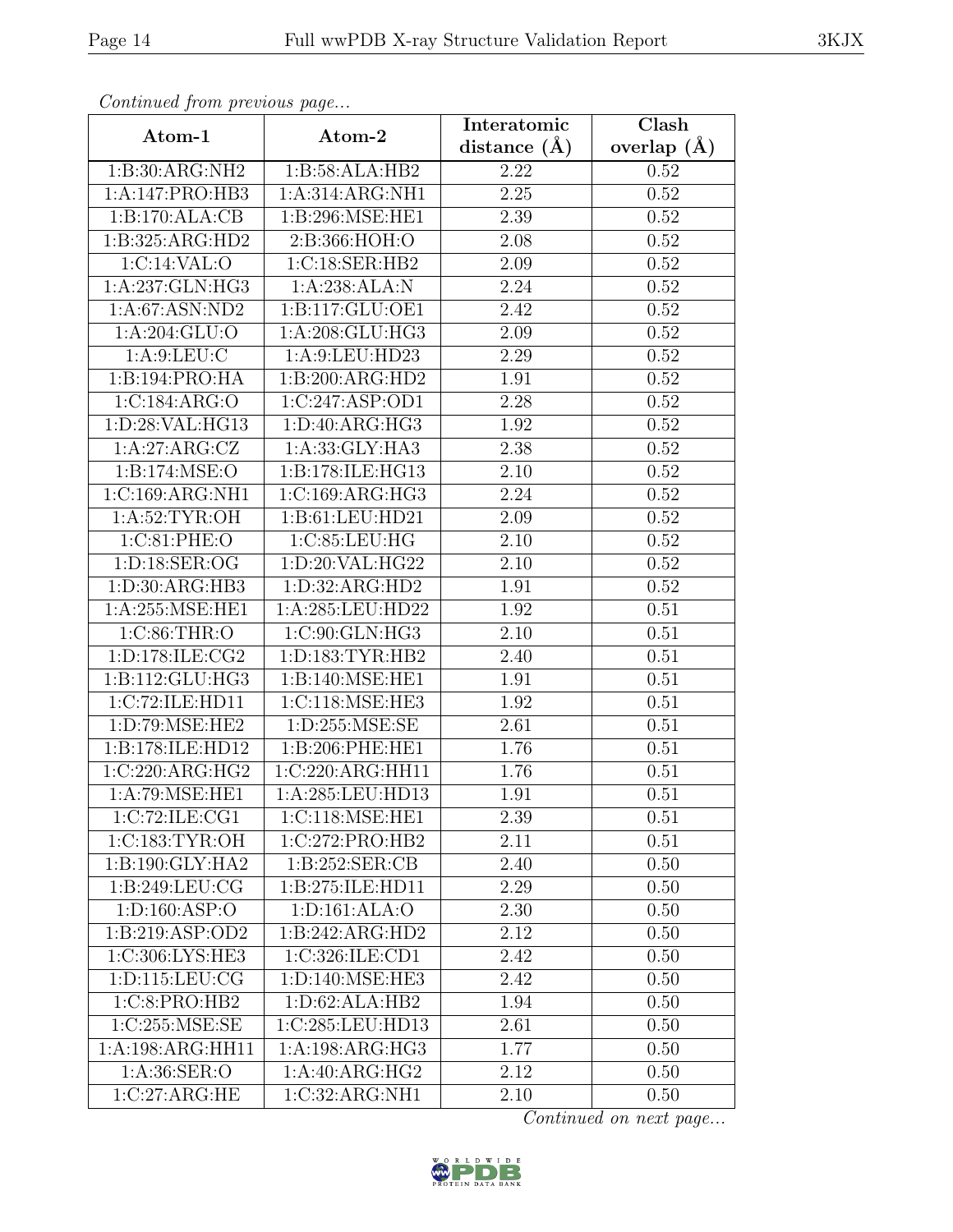| Continua from previous page |                                       | Interatomic       | $\overline{\text{Clash}}$ |
|-----------------------------|---------------------------------------|-------------------|---------------------------|
| Atom-1                      | Atom-2                                | distance $(\AA)$  | overlap $(A)$             |
| 1:B:49:GLU:HG3              | 1: B:50: LEU: N                       | 2.27              | 0.49                      |
| 1:C:83:GLU:HG2              | 1:C:300:ARG:HE                        | 1.77              | 0.49                      |
| 1:B:317:ASP:HB3             | 1:B:320:ALA:HB2                       | 1.94              | 0.49                      |
| 1:D:148:VAL:O               | 1: D: 160: ASP: O                     | 2.29              | 0.49                      |
| 1:D:193:MSE:HE3             | 1: D:200: ARG:HA                      | 1.95              | 0.49                      |
| $1: A:280:$ PHE:O           | 1:A:281:ASN:CB                        | 2.60              | 0.49                      |
| 1:C:220:ARG:HD2             | 1:C:220:ARG:O                         | 2.12              | 0.49                      |
| 1: D:6: LYS: HB3            | 1: D:6: LYS: NZ                       | 2.26              | 0.49                      |
| 1:C:192:LYS:HD3             | 1:C:192:LYS:O                         | $\overline{2.13}$ | 0.49                      |
| 1:C:193:MSE:HA              | 1:C:195:LEU:H                         | 1.77              | 0.49                      |
| 1:D:292:LYS:O               | 1:D:335:GLY:HA3                       | 2.13              | 0.49                      |
| 1:C:95:THR:CG2              | 1:C:96:GLU:H                          | 2.26              | 0.49                      |
| 1:B:277:LEU:HD13            | 1:B:293:LEU:CD1                       | 2.42              | 0.49                      |
| 1:C:277:LEU:HD23            | 1:C:277:LEU:N                         | 2.28              | 0.49                      |
| 1:C:85:LEU:HD13             | 1:C:101:VAL:HG21                      | 1.95              | 0.48                      |
| 1: D: 105: ASP: O           | 1: D: 106: TYR: HB2                   | 2.13              | 0.48                      |
| 1:D:280:PHE:O               | 1: D:281: ASN:CB                      | 2.60              | 0.48                      |
| 1:A:68:LEU:HD23             | 1: A:68:LEU:C                         | 2.34              | 0.48                      |
| 1:D:257:ALA:HB1             | 1:D:293:LEU:HD21                      | 1.96              | 0.48                      |
| 1: A: 11: LEU: C            | 1:A:13:ASP:N                          | 2.66              | 0.48                      |
| 1: A:128: ILE: O            | 1:A:150:GLU:HA                        | 2.13              | 0.48                      |
| 1:A:85:LEU:HD22             | 1:A:101:VAL:HG21                      | 1.95              | 0.48                      |
| 1:C:169:ARG:HH11            | 1:C:169:ARG:HG3                       | 1.78              | 0.48                      |
| 1:B:155:ASP:O               | 1: B: 156: GLY:O                      | 2.32              | 0.48                      |
| 1:C:221:GLU:HB3             | 1:C:242:ARG:HH22                      | 1.77              | 0.48                      |
| 1:C:229:LEU:HD12            | 1:C:255:MSE:HG3                       | 1.96              | 0.48                      |
| 1:C:251:TYR:HB3             | 1:C:256:ILE:HG13                      | 1.96              | 0.48                      |
| 1:C:261:LEU:O               | 1:C:265:LEU:HG                        | 2.14              | 0.48                      |
| 1:D:296:MSE:HE3             | 1:D:332:ILE:HG13                      | 1.94              | 0.48                      |
| 1:A:93:GLU:O                | 1: A:95:THR:N                         | 2.46              | 0.47                      |
| 1: D: 221: GLU: HB3         | $1: D: 235: \overline{\text{MSE:CE}}$ | 2.44              | 0.47                      |
| 1:D:20:VAL:HG23             | 1: D:25: VAL:CG2                      | 2.44              | 0.47                      |
| 1:C:191:THR:HA              | 1:C:223:TYR:O                         | 2.14              | 0.47                      |
| 1:B:218:GLU:HB3             | 1:B:246:LEU:HD21                      | 1.96              | 0.47                      |
| 1:C:11:LEU:HD22             | 1:C:25:VAL:HG12                       | 1.96              | 0.47                      |
| 1:A:255:MSE:HE1             | 1:A:285:LEU:CD1                       | 2.44              | 0.47                      |
| 1: D: 322: ILE: CG2         | 1:D:323:GLU:N                         | 2.68              | 0.47                      |
| 1:A:121:TRP:CD1             | 1:B:66:VAL:HG21                       | 2.50              | 0.47                      |
| 1:C:83:GLU:HB3              | 1:C:300:ARG:HG2                       | 1.96              | 0.47                      |
| 1: A:174: MSE: HG2          | 1: A:250: TYR: CE1                    | 2.49              | 0.47                      |
| 1:B:62:ALA:O                | 1: B:63: SER:CB                       | 2.62              | 0.47                      |

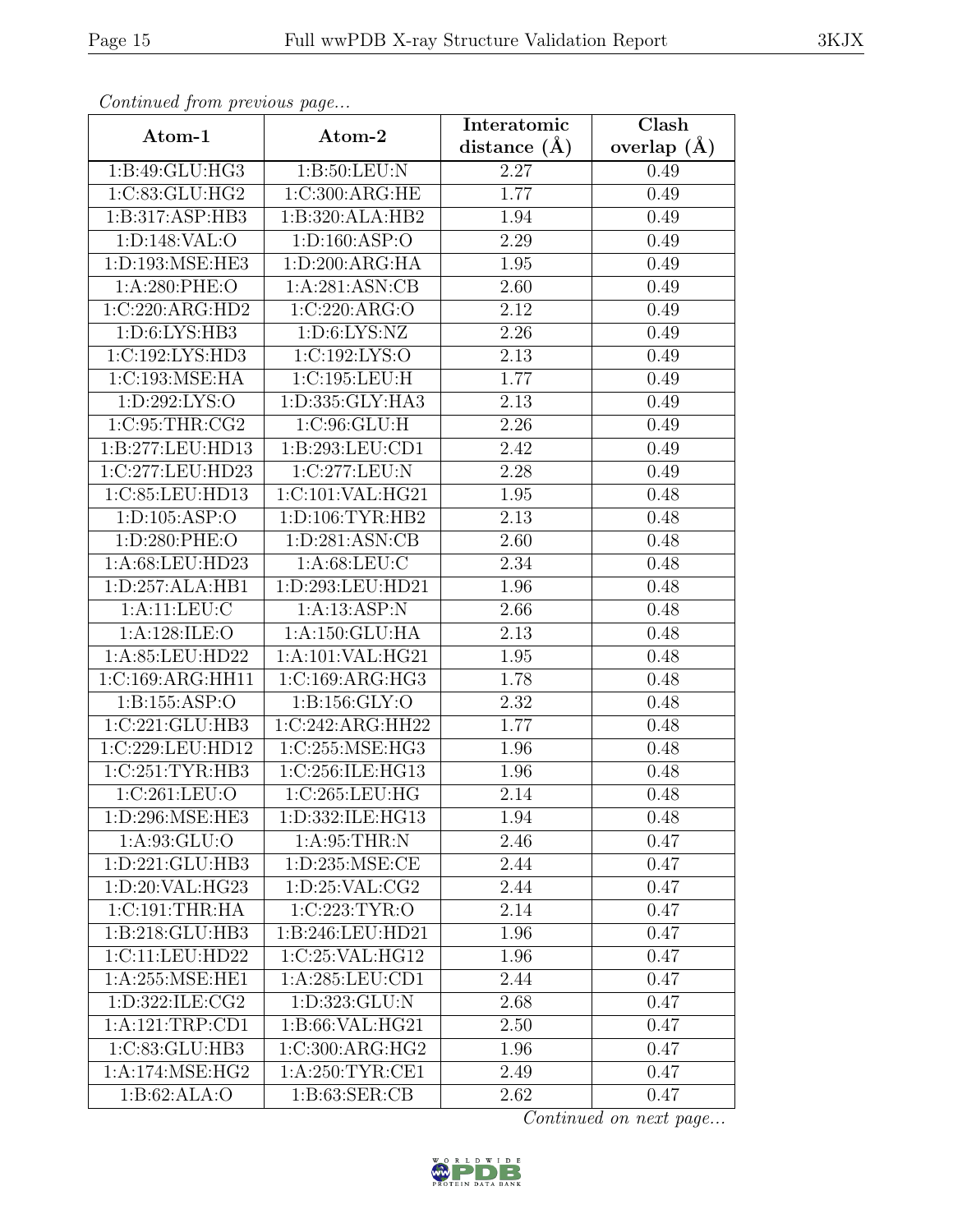| Continuea from previous page |                     | Interatomic       | Clash         |
|------------------------------|---------------------|-------------------|---------------|
| Atom-1                       | Atom-2              | distance $(\AA)$  | overlap $(A)$ |
| 1:C:223:TYR:CD2              | 1:C:231:LYS:HE2     | 2.50              | 0.47          |
| 1:D:229:LEU:HD12             | 1:D:255:MSE:HG3     | 1.97              | 0.47          |
| 1: A: 105: ASP: O            | 1: A:106: TYR:HB2   | 2.14              | 0.46          |
| 1:C:221:GLU:OE2              | 1:C:235:MSE:HG2     | $\overline{2}.15$ | 0.46          |
| 1:C:78:ASN:O                 | 1:C:79:MSE:HE2      | 2.15              | 0.46          |
| 1:C:193:MSE:HA               | 1:C:195:LEU:N       | 2.31              | 0.46          |
| 1:C:307:ALA:O                | 1:C:311:ILE:HG12    | 2.14              | 0.46          |
| 1: A:311: ILE: O             | 1:A:315:LEU:HD13    | 2.15              | 0.46          |
| 1:C:272:PRO:HA               | 1:C:275:ILE:O       | $\overline{2}.15$ | 0.46          |
| 1:D:82:PRO:HG2               | 2:D:364:HOH:O       | 2.16              | 0.46          |
| 1:B:254:ASP:OD2              | 1:B:282:ASN:N       | 2.48              | 0.46          |
| 1: D: 118: MSE: O            | 1: D: 123: PRO: HD3 | 2.15              | 0.46          |
| 1:A:27:ARG:HD2               | 1: A: 33: GLY:N     | 2.31              | 0.46          |
| 1:B:149:VAL:HG22             | 1:B:161:ALA:HB3     | 1.98              | 0.46          |
| 1:C:314:ARG:NH2              | 1:C:324:THR:HG21    | 2.31              | 0.46          |
| 1:B:61:LEU:HG                | 1:B:122:ARG:HH21    | 1.80              | 0.46          |
| 1:C:113:LYS:O                | 1:C:117:GLU:HG2     | 2.16              | 0.46          |
| 1:C:32:ARG:HG2               | 1:C:33:GLY:N        | 2.30              | 0.46          |
| 1:D:115:LEU:HB3              | 1:D:140:MSE:HE3     | 1.98              | 0.46          |
| 1:D:179:LEU:HD21             | 1:D:215:VAL:HG11    | 1.97              | 0.46          |
| 1:A:198:ARG:HG3              | 1:A:198:ARG:NH1     | 2.31              | 0.46          |
| 1:C:271:ILE:CG2              | 1:C:337:THR:HG22    | 2.46              | 0.46          |
| 1:A:192:LYS:HB2              | 1:A:192:LYS:NZ      | 2.31              | 0.46          |
| 1:A:276:GLY:C                | 1:A:277:LEU:HD12    | 2.36              | 0.46          |
| 1: D: 317: ASP: OD2          | 1: D: 320: ALA: HB2 | 2.15              | 0.46          |
| 1:D:40:ARG:HH12              | 1: D:44: LEU:HD11   | 1.77              | 0.46          |
| 1:D:77:SER:C                 | 1:D:78:ASN:O        | 2.52              | 0.46          |
| 1:A:149:VAL:HG22             | 1:A:161:ALA:HB3     | 1.98              | 0.46          |
| 1:B:61:LEU:HB3               | 1:B:62:ALA:H        | 1.50              | 0.46          |
| 1: D:20: VAL: HG21           | 1: D: 43: VAL: CG2  | 2.37              | 0.46          |
| 1:D:272:PRO:HB3              | 1:D:337:THR:O       | 2.16              | 0.46          |
| 1:C:231:LYS:HG3              | 1:C:235:MSE:HE3     | 1.97              | 0.46          |
| 1: A:83: GLU:HB2             | 1:A:300:ARG:NH1     | 2.31              | 0.45          |
| 1:C:55:ASN:ND2               | 1: D:61: LEU: H     | 2.14              | 0.45          |
| $1:C:157:LYS:H\overline{B3}$ | 1:C:325:ARG:NH1     | 2.31              | 0.45          |
| 1:D:298:ALA:HB3              | 1:D:300:ARG:HG3     | 1.98              | 0.45          |
| 1: A:189: MSE: HG2           | 1:A:221:GLU:HB3     | 1.98              | 0.45          |
| 1:D:79:MSE:O                 | 1:D:300:ARG:NH1     | 2.49              | 0.45          |
| 1:C:121:TRP:CZ3              | 1:D:68:LEU:HD12     | 2.52              | 0.45          |
| 1:C:109:GLU:CD               | 1:C:109:GLU:H       | 2.20              | 0.45          |
| 1:C:280:PHE:O                | 1:C:281:ASN:CB      | 2.63              | 0.45          |

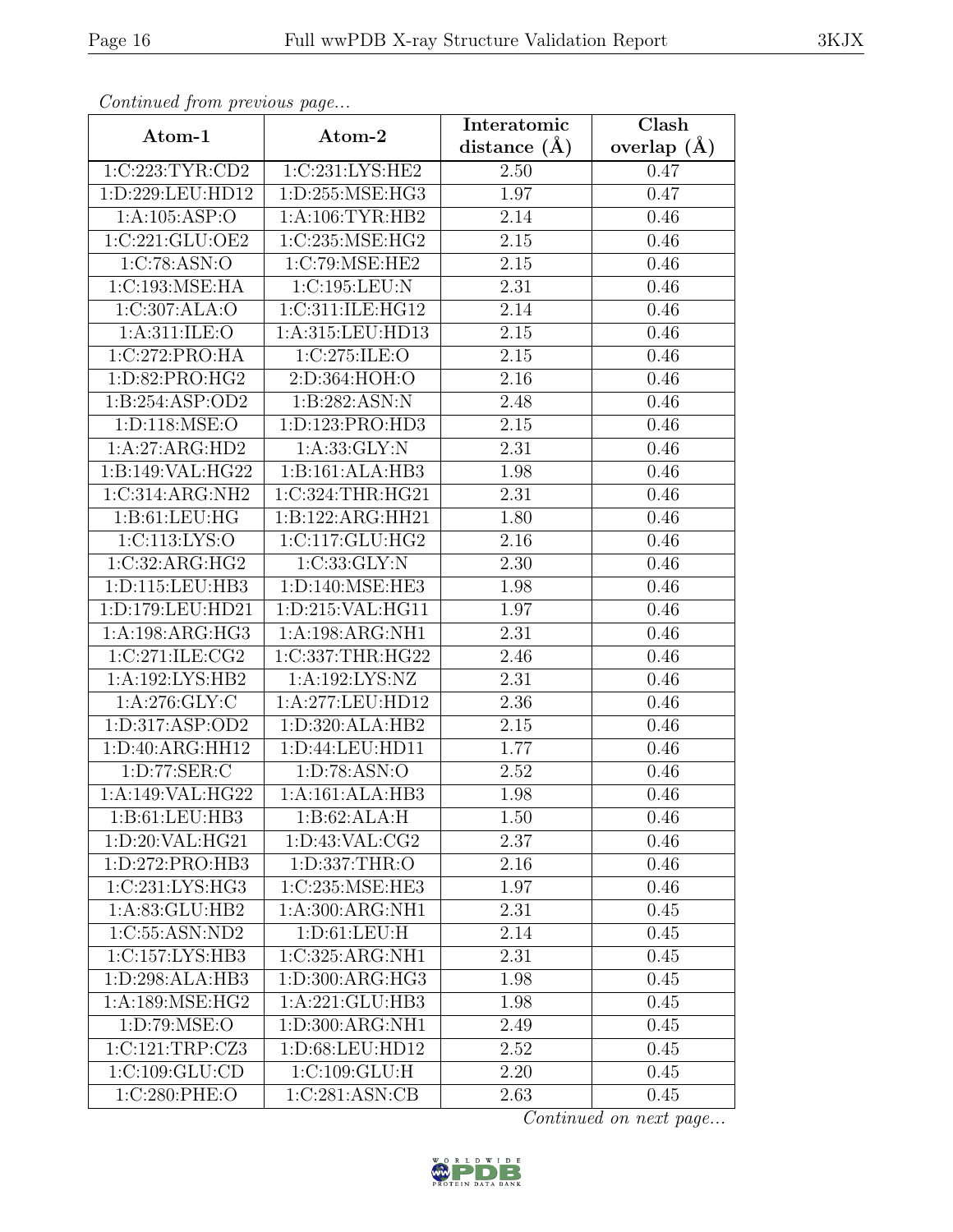| Continueu from pretious page |                      | Interatomic       | Clash           |
|------------------------------|----------------------|-------------------|-----------------|
| Atom-1                       | Atom-2               | distance $(A)$    | overlap $(\AA)$ |
| 1:B:280:PHE:O                | 1:B:281:ASN:CB       | 2.64              | 0.45            |
| 1:B:85:LEU:HD22              | 1:B:101:VAL:HG21     | 1.99              | 0.45            |
| 1:C:72:ILE:CG1               | 1:C:118:MSE:CE       | 2.95              | 0.45            |
| 1:C:80:VAL:O                 | 1:C:300:ARG:HG2      | 2.17              | 0.45            |
| 1:C:188:PHE:HB3              | 1:C:220:ARG:HB3      | 2.00              | 0.44            |
| 1:A:184:ARG:O                | 1:A:247:ASP:OD1      | 2.35              | 0.44            |
| 1:A:317:ASP:O                | 1:A:320:ALA:N        | 2.47              | 0.44            |
| 1: A: 319: GLU: O            | 1:A:320:ALA:C        | 2.56              | 0.44            |
| 1:C:157:LYS:HB2              | 1:C:157:LYS:HZ3      | 1.82              | 0.44            |
| 1:D:293:LEU:HA               | 1: D: 337: THR: HG21 | 1.99              | 0.44            |
| 1:A:29:LEU:HD12              | 1:A:44:LEU:CD2       | 2.47              | 0.44            |
| 1: D: 169: ARG: O            | 1:D:173:GLU:HB2      | 2.18              | 0.44            |
| 1:D:285:LEU:C                | 1:D:285:LEU:HD23     | 2.38              | 0.44            |
| 1:C:30:ARG:O                 | 1:C:31:ASN:HB2       | 2.16              | 0.44            |
| 1:D:264:LEU:HD23             | 1:D:271:ILE:HD11     | 1.98              | 0.44            |
| 1:D:29:LEU:HD22              | 1:D:54:PRO:HB3       | 2.00              | 0.44            |
| 1:B:129:ALA:HA               | 1:B:151:ILE:HG13     | 1.99              | 0.44            |
| 1:C:320:ALA:O                | 1:C:321:GLU:HB3      | 2.18              | 0.43            |
| 1:C:185:ARG:HB3              | 1:C:218:GLU:OE1      | 2.17              | 0.43            |
| 1: A:69: VAL: HG23           | 1:A:97:LEU:HB3       | 1.99              | 0.43            |
| 1: A:31: ASN: HA             | 1:A:40:ARG:NH2       | 2.24              | 0.43            |
| 1:C:28:VAL:CC                | 1:C:30:ARG:H         | 2.21              | 0.43            |
| 1: D: 231: LYS: HA           | 1: D: 231: LYS: HD2  | 1.86              | 0.43            |
| 1:D:272:PRO:HD3              | 1:D:336:ASP:O        | $\overline{2.18}$ | 0.43            |
| 1: B: 61: LEU: HA            | 1:B:122:ARG:HE       | 1.82              | 0.43            |
| 1:B:315:LEU:HD12             | 1:B:315:LEU:HA       | 1.82              | 0.43            |
| 1:B:338:LEU:C                | 1:B:338:LEU:HD23     | 2.38              | 0.43            |
| 1:D:97:LEU:HD11              | 1:D:315:LEU:HD23     | 2.00              | 0.43            |
| 1:C:229:LEU:HD11             | 1:C:255:MSE:SE       | 2.69              | 0.43            |
| 1:D:134:SER:O                | 1: D: 135: GLU: CB   | 2.67              | 0.43            |
| 1:D:184:ARG:O                | 1: D: 247: ASP: OD1  | 2.36              | 0.43            |
| 1: A:20: VAL:CG1             | 1: A:24:THR:OG1      | 2.67              | 0.43            |
| 1:C:59:GLY:HA3               | 1:C:64:ASN:HB3       | 2.00              | 0.43            |
| 1: A:24:THR:O                | 1: A:25:VAL: C       | 2.57              | 0.43            |
| 1:A:27:ARG:HD3               | 1:A:32:ARG:CD        | 2.44              | 0.43            |
| 1:A:83:GLU:HB2               | 1:A:300:ARG:HH11     | 1.84              | 0.43            |
| 1: B:292: LYS:O              | 1: B: 335: GLY:O     | 2.37              | 0.43            |
| 1:C:183:TYR:CD2              | 1:C:248:PHE:HB2      | 2.54              | 0.43            |
| 1: D: 192: LYS: HA           | 1: D: 192: LYS: HD3  | 1.76              | 0.43            |
| 1: B:35: VAL:CG1             | 1:B:39:THR:HG23      | 2.47              | 0.43            |
| $1:C:171:\overline{GLY:O}$   | 1:C:206:PHE:HA       | 2.18              | 0.43            |

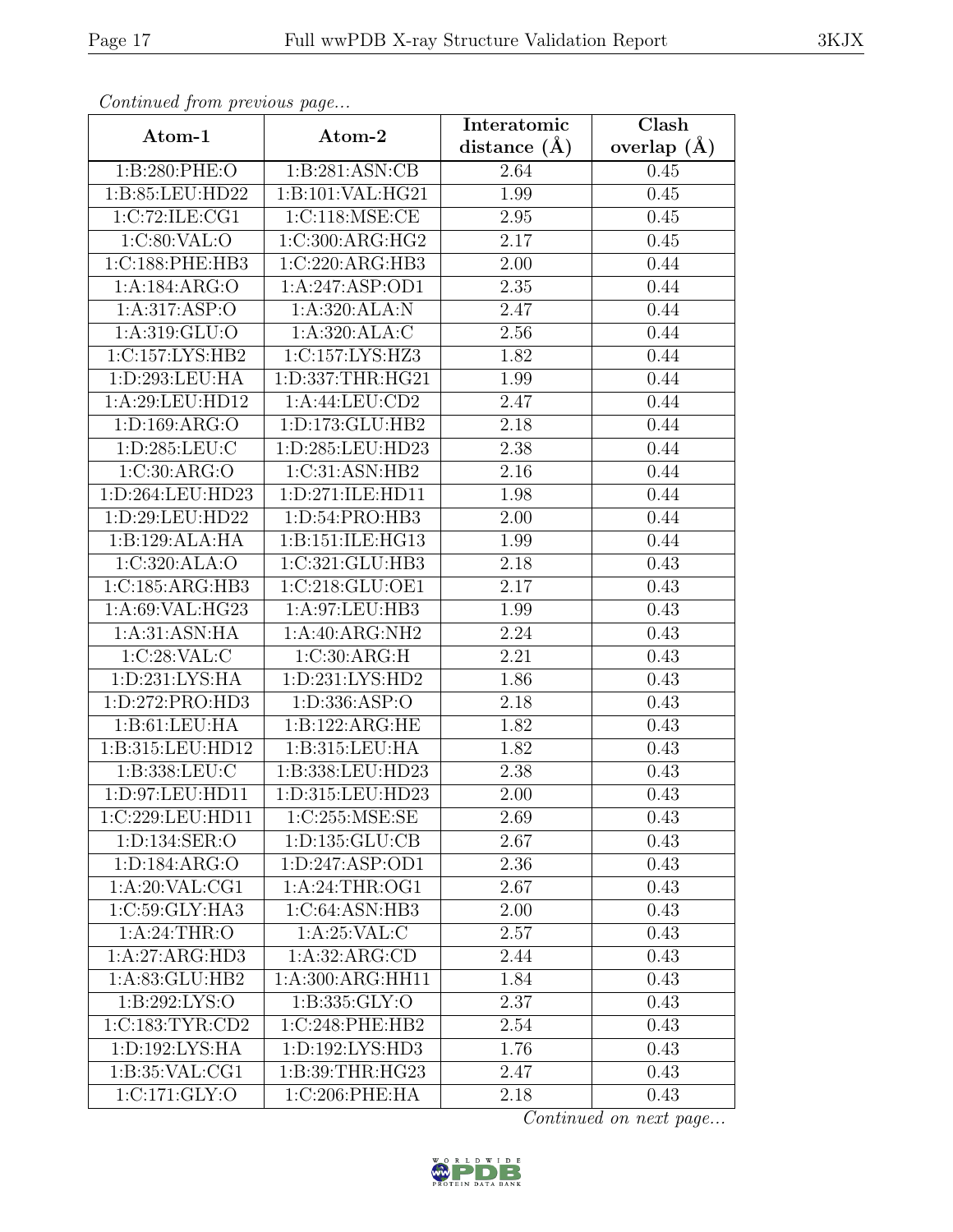| Continuea from previous page |                      | Interatomic       | Clash         |
|------------------------------|----------------------|-------------------|---------------|
| Atom-1                       | Atom-2               | distance $(A)$    | overlap $(A)$ |
| 1:C:271:ILE:HG21             | 1:C:337:THR:HG22     | 2.01              | 0.43          |
| 1:C:61:LEU:HB3               | 1:C:62:ALA:H         | $\overline{1.53}$ | 0.43          |
| 1: D: 184: ARG: O            | 1: D: 247: ASP: CG   | 2.57              | 0.43          |
| 1:A:160:ASP:OD2              | 1:A:314:ARG:NH2      | 2.52              | 0.43          |
| 1:B:257:ALA:HB1              | 1:B:293:LEU:HD21     | 2.01              | 0.43          |
| 1:B:295:THR:OG1              | 1:B:296:MSE:N        | 2.51              | 0.43          |
| $1:A:160:A\overline{SP:CG}$  | 1:A:314:ARG:HH22     | $\overline{2.21}$ | 0.42          |
| 1: B:59: GLY: HA3            | 1:B:64:ASN:HD22      | 1.84              | 0.42          |
| 1:D:178:ILE:HG22             | 1: D: 183: TYR: HB2  | 2.01              | 0.42          |
| 1: D: 257: ALA: CB           | 1:D:293:LEU:HD21     | 2.49              | 0.42          |
| 1: A:118: MSE:O              | 1:A:123:PRO:HD3      | 2.19              | 0.42          |
| 1:D:61:LEU:HB3               | 1: D:62: ALA:H       | 1.67              | 0.42          |
| 1:A:27:ARG:HD3               | 1: A:32: ARG:CG      | 2.49              | 0.42          |
| 1:C:254:ASP:OD2              | 1:C:282:ASN:N        | 2.52              | 0.42          |
| 1:D:294:ALA:N                | 1:D:337:THR:HG22     | 2.35              | 0.42          |
| 1: A:255: MSE:CE             | 1:A:285:LEU:HD22     | 2.49              | 0.42          |
| 1:B:107:LEU:HA               | 1:B:108:PRO:HD3      | 1.91              | 0.42          |
| 1:A:122:ARG:NH2              | 1:B:55:ASN:HB2       | 2.34              | 0.42          |
| 1:A:326:ILE:N                | 1:A:326:ILE:HD12     | 2.34              | 0.42          |
| 1: A:39:THR:HA               | 1:A:42:ARG:CZ        | 2.49              | 0.42          |
| 1:B:338:LEU:O                | 1:B:339:LYS:C        | 2.58              | 0.42          |
| 1:C:104:THR:O                | 1:C:110:LYS:HD2      | 2.20              | 0.42          |
| 1:C:178:ILE:HD12             | 1:C:206:PHE:HE1      | 1.85              | 0.42          |
| 1:A:237:GLN:HB2              | 1: A:263: TYR: CZ    | 2.54              | 0.42          |
| 1: A:89: ASN: C              | 1:A:93:GLU:HG2       | 2.40              | 0.42          |
| 1:C:115:LEU:HD23             | 1:C:140:MSE:CE       | 2.29              | 0.42          |
| 1:C:128:ILE:O                | 1:C:150:GLU:HA       | 2.20              | 0.42          |
| 1:D:109:GLU:HG2              | 1:D:110:LYS:N        | 2.35              | 0.42          |
| 1: D: 263: TYR: O            | 1:D:267:GLN:HG2      | 2.19              | 0.42          |
| 1:D:206:PHE:CE2              | 1: D: 217: ILE: HD11 | 2.55              | 0.42          |
| 1: D: 293: LEU: HA           | 1:D:337:THR:CG2      | 2.49              | 0.42          |
| 1:C:145:GLY:CA               | 1:D:8:PRO:HB3        | 2.46              | 0.42          |
| 1:A:65:ARG:HD3               | 1:A:123:PRO:O        | 2.20              | 0.42          |
| 1: A:8: PRO:O                | 1: A:9: LEU:O        | 2.37              | 0.42          |
| 1:C:12:ARG:O                 | 1:C:16:GLU:HG3       | 2.20              | 0.42          |
| 1: D: 185: ARG: HD3          | 1: D:245: ASP:O      | 2.20              | 0.42          |
| 1: A: 11: LEU: O             | 1: A: 13: ASP: N     | 2.52              | 0.42          |
| 1:B:118:MSE:O                | 1:B:123:PRO:HD3      | 2.20              | 0.42          |
| 1:C:254:ASP:HB3              | 1:C:286:LEU:HD11     | 2.02              | 0.42          |
| 1: D:20: VAL:CG1             | 1: D: 42: ARG: HH21  | 2.31              | 0.42          |
| 1:C:131:LEU:HD22             | 1:C:158:PRO:CD       | 2.50              | 0.42          |

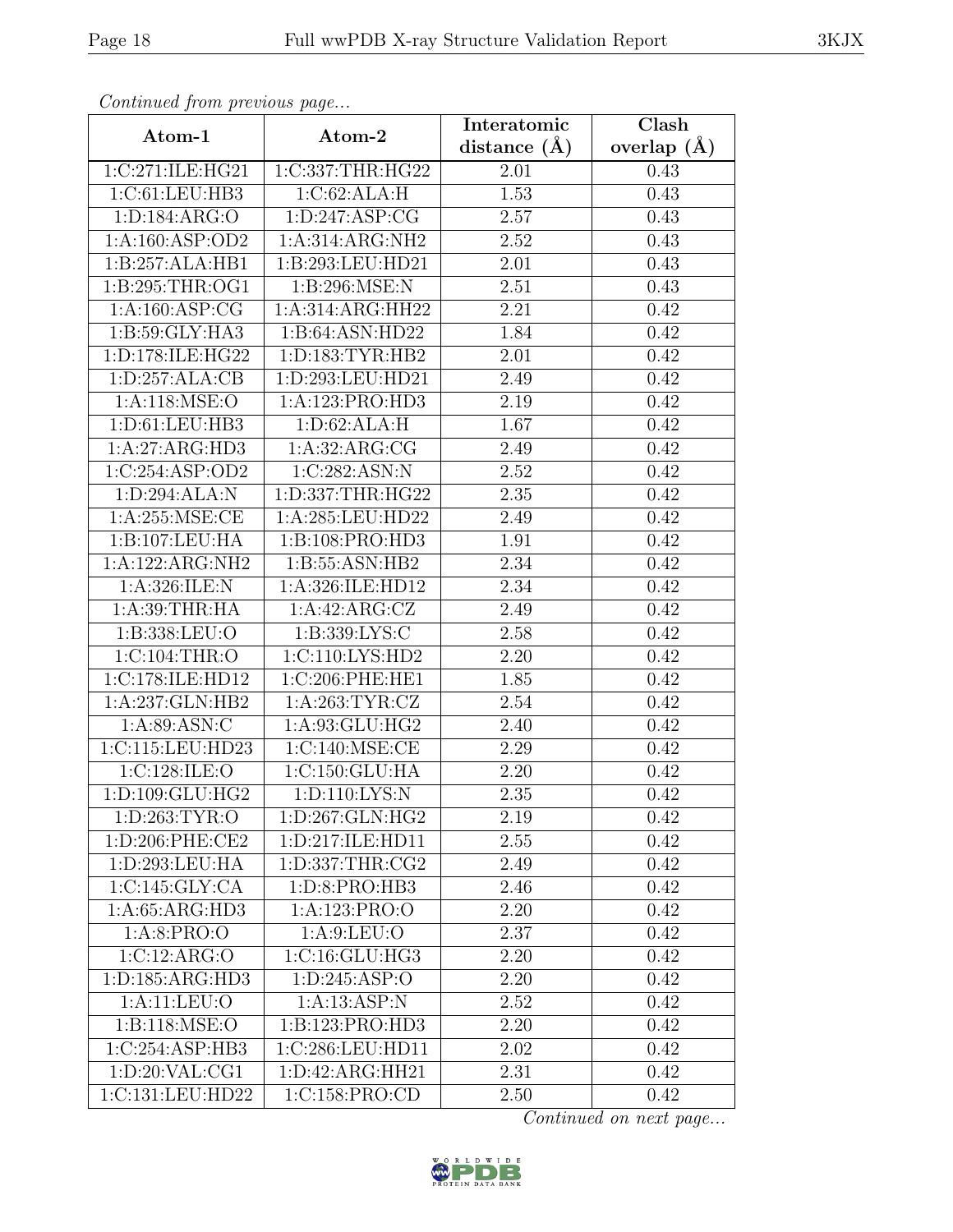| Continued from previous page |                    | Interatomic       | Clash         |
|------------------------------|--------------------|-------------------|---------------|
| Atom-1                       | Atom-2             | distance $(\AA)$  | overlap $(A)$ |
| 1:C:73:ILE:HB                | 1:C:74:PRO:HD2     | 2.01              | 0.42          |
| 1: D:30: ARG:HA              | 1: D:30: ARG:NE    | 2.33              | 0.42          |
| 1:A:158:PRO:HB3              | 1:A:162:MSE:HB2    | 2.02              | 0.41          |
| 1:A:338:LEU:HD23             | 1:A:338:LEU:C      | $\overline{2}.41$ | 0.41          |
| 1:D:147:PRO:HG2              | 1:D:315:LEU:CD1    | $\overline{2.50}$ | 0.41          |
| 1:A:124:SER:HB3              | 1:A:315:LEU:HD21   | 2.02              | 0.41          |
| 1:A:47:ALA:HB1               | 1: A:52:TYR:HB3    | 2.03              | 0.41          |
| 1:A:57:ILE:HD11              | 1: B:57: ILE: CG2  | 2.48              | 0.41          |
| 1:B:89:ASN:ND2               | 1:B:99:PRO:CG      | 2.83              | 0.41          |
| 1:A:28:VAL:HG11              | 1:A:40:ARG:HA      | 2.02              | 0.41          |
| 1:B:184:ARG:O                | 1:B:185:ARG:CB     | 2.67              | 0.41          |
| 1: B: 94: ASP: OD2           | 1:C:331:LYS:CB     | 2.68              | 0.41          |
| 1:A:262:LEU:O                | 1:A:266:GLU:HB2    | 2.20              | 0.41          |
| 1:B:128:ILE:O                | 1:B:150:GLU:HA     | 2.19              | 0.41          |
| 1:C:285:LEU:HG               | 1:D:229:LEU:HD22   | 2.02              | 0.41          |
| 1: D:79: MSE: CE             | 1:D:255:MSE:HE3    | 2.49              | 0.41          |
| 1:D:271:ILE:HD12             | 1:D:277:LEU:CD1    | 2.49              | 0.41          |
| 1:C:306:LYS:HD2              | 1:C:306:LYS:HA     | 1.84              | 0.41          |
| 1: A: 55: ASN: ND2           | 1: B: 61: LEU: N   | 2.60              | 0.41          |
| 1:C:231:LYS:HA               | 1:C:231:LYS:HD2    | 1.91              | 0.41          |
| 1:D:289:LEU:HB3              | 1:D:290:PRO:CD     | 2.42              | 0.41          |
| 1:D:296:MSE:HE3              | 1:D:332:ILE:CG1    | 2.50              | 0.41          |
| 1:C:100:VAL:CG2              | 1:D:100:VAL:HG21   | 2.51              | 0.41          |
| 1:A:27:ARG:HD2               | 1:A:32:ARG:HB3     | 2.02              | 0.41          |
| 1:B:66:VAL:HG22              | 1: B:67: ASN: N    | 2.36              | 0.41          |
| 1:C:233:ARG:HH22             | 1:C:266:GLU:CD     | $\overline{2}.24$ | 0.41          |
| 1:C:68:LEU:HD23              | 1:C:69:VAL:N       | 2.35              | 0.41          |
| 1:D:79:MSE:HE2               | 1: D: 255: MSE: CE | 2.51              | 0.41          |
| 1: A:40: ARG: C              | 1:A:42:ARG:N       | 2.74              | 0.41          |
| 1:B:184:ARG:C                | 1:B:185:ARG:HG3    | 2.40              | 0.41          |
| 1: B: 223: TYR: CE1          | 1:B:231:LYS:HE2    | 2.56              | 0.41          |
| 1:C:57:ILE:HD11              | 1:D:122:ARG:HB2    | 2.03              | 0.40          |
| 1:C:193:MSE:O                | 1:C:224:SER:HA     | 2.21              | 0.40          |
| 1:D:128:ILE:O                | 1: D: 150: GLU: HA | 2.22              | 0.40          |
| 1: D: 106: TYR: HB3          | 1:D:195:LEU:HB3    | 2.01              | 0.40          |
| 1:D:223:TYR:CD2              | 1:D:231:LYS:HE2    | 2.56              | 0.40          |
| 1:A:192:LYS:HD3              | 1:A:192:LYS:HA     | 1.76              | 0.40          |
| 1:A:167:HIS:O                | 1:A:202:ARG:HA     | 2.21              | 0.40          |
| 1:A:264:LEU:HD22             | 1:A:277:LEU:HD21   | 2.03              | 0.40          |
| 1:B:28:VAL:HG22              | 1:B:40:ARG:HG2     | 2.03              | 0.40          |
| 1: B: 160: ASP: CG           | 1:B:314:ARG:HH12   | 2.25              | 0.40          |

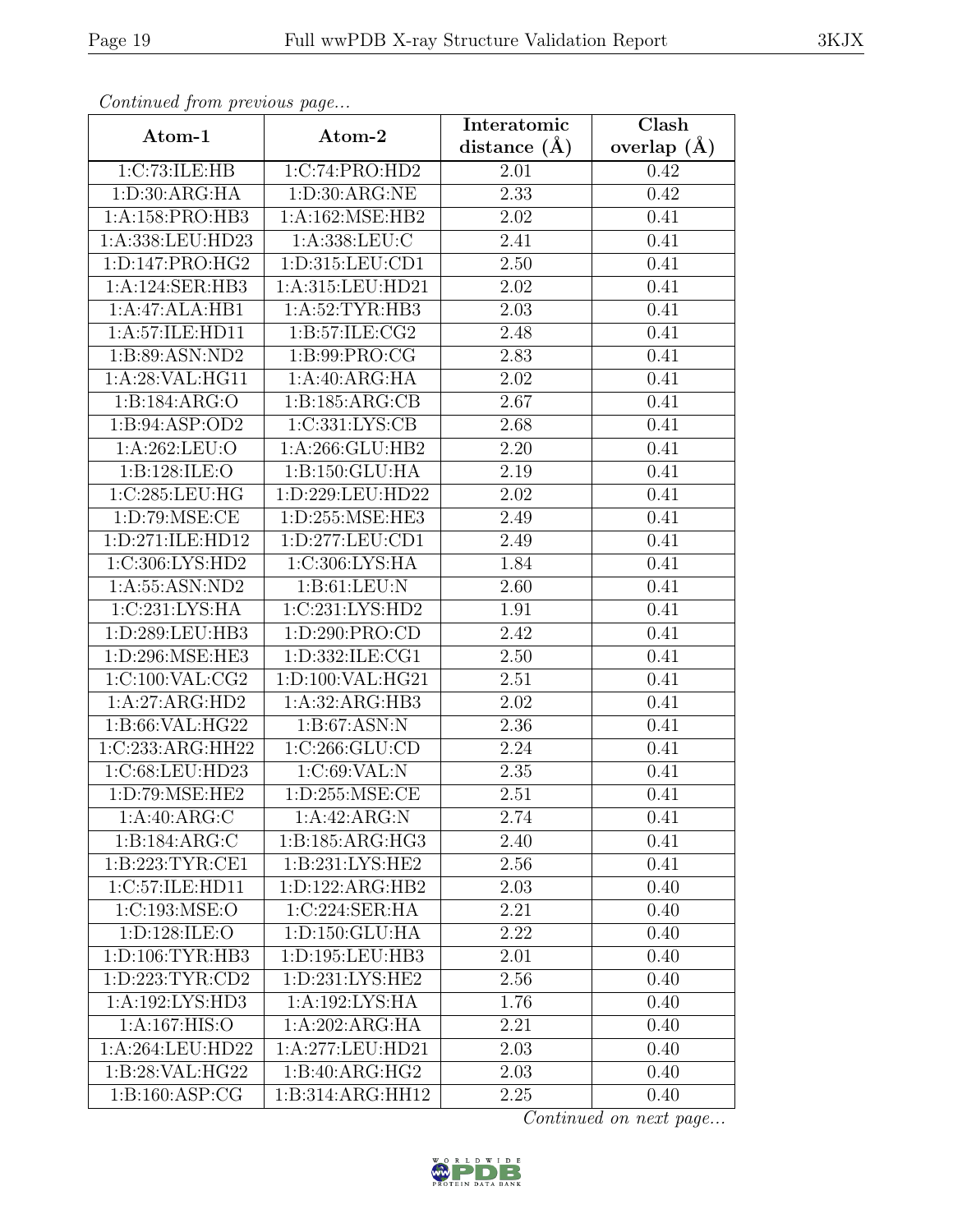| Atom-1              | Atom-2              | Interatomic      | Clash           |
|---------------------|---------------------|------------------|-----------------|
|                     |                     | distance $(\AA)$ | overlap $(\AA)$ |
| 1:C:119:LEU:HA      | 1:C:119:LEU:HD23    | 1.94             | 0.40            |
| 1:C:302:GLU:O       | 1:C:306:LYS:HB2     | 2.22             | 0.40            |
| 1:C:57:ILE:HG22     | 1:C:66:VAL:HG21     | 2.03             | 0.40            |
| 1:C:283:VAL:O       | 1:C:286:LEU:HB2     | 2.21             | 0.40            |
| 1:C:292:LYS:HE2     | 1:C:336:ASP:OD2     | 2.22             | 0.40            |
| 1:C:97:LEU:HD11     | 1:C:315:LEU:HD12    | 2.04             | 0.40            |
| 1: D: 223: TYR: CG  | 1: D: 231: LYS: HE2 | 2.55             | 0.40            |
| 1:D:320:ALA:O       | 1:D:321:GLU:O       | 2.40             | 0.40            |
| 1:A:192:LYS:HB2     | 1:A:192:LYS:HZ2     | 1.86             | 0.40            |
| 1: A:83: GLU:CB     | 1:A:300:ARG:HD2     | 2.50             | 0.40            |
| 1:C:107:LEU:HD12    | 1: C: 110: LYS: HE3 | 2.04             | 0.40            |
| 1:C:338:LEU:C       | 1:C:338:LEU:HD23    | 2.42             | 0.40            |
| 1: D: 27: ARG: HH21 | 1: D: 33: GLY: HA3  | 1.87             | 0.40            |

There are no symmetry-related clashes.

### 5.3 Torsion angles  $(i)$

#### 5.3.1 Protein backbone ①

In the following table, the Percentiles column shows the percent Ramachandran outliers of the chain as a percentile score with respect to all X-ray entries followed by that with respect to entries of similar resolution.

The Analysed column shows the number of residues for which the backbone conformation was analysed, and the total number of residues.

| Mol | Chain   | Analysed          | Favoured     | Allowed     | Outliers   | Percentiles                             |                       |
|-----|---------|-------------------|--------------|-------------|------------|-----------------------------------------|-----------------------|
|     | A       | $331/344$ (96%)   | 285 $(86\%)$ | 32 $(10\%)$ | 14 $(4\%)$ | $3\vert$                                | $\vert \vert 1 \vert$ |
|     | B       | $331/344$ (96%)   | 303 $(92\%)$ | $17(5\%)$   | 11 $(3%)$  | $\overline{4}$ $\overline{\phantom{1}}$ | $\vert 1 \vert$       |
|     | $\rm C$ | $331/344$ (96%)   | 293 (88%)    | $26(8\%)$   | $12(4\%)$  | $3\vert$                                | $\P$                  |
|     | D       | $333/344$ (97%)   | 298 (90%)    | 24 (7%)     | 11 $(3%)$  | $4\vert$                                | $\vert$ 1             |
| All | All     | $1326/1376$ (96%) | 1179 (89%)   | 99 (8%)     | 48 (4%)    | $3\vert$                                | $\vert$ 1             |

All (48) Ramachandran outliers are listed below:

| Mol | Chain | Res | /pe   |
|-----|-------|-----|-------|
|     |       |     |       |
|     |       |     | الظفا |

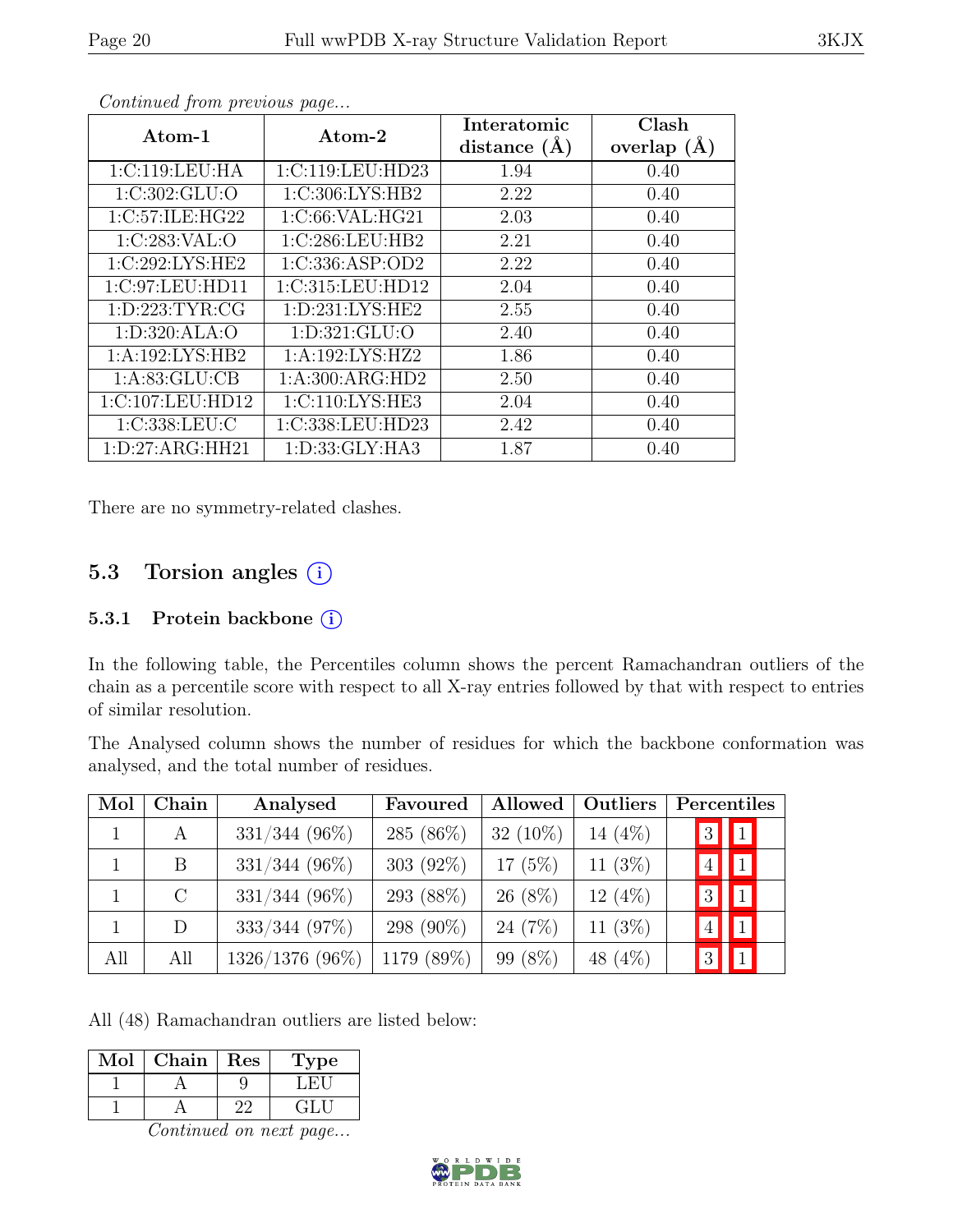| Mol            | 1.11<br>$\overline{\text{Chain}}$                                                                                                                                                          | $\mathbf{r}$ .<br>$\overline{\text{Res}}$ | $r - 3$<br><b>Type</b>         |
|----------------|--------------------------------------------------------------------------------------------------------------------------------------------------------------------------------------------|-------------------------------------------|--------------------------------|
| $\mathbf{1}$   | $\overline{A}$                                                                                                                                                                             | $25\,$                                    | <b>VAL</b>                     |
| $\overline{1}$ | $\overline{A}$                                                                                                                                                                             | 61                                        | LEU                            |
| $\overline{1}$ | $\overline{\mathbf{B}}$                                                                                                                                                                    | 61                                        | LEU                            |
| $\mathbf{1}$   | $\overline{\mathrm{B}}$                                                                                                                                                                    | 79                                        | <b>MSE</b>                     |
| $\overline{1}$ | $\overline{\mathbf{B}}$                                                                                                                                                                    | 155                                       | $\overline{\text{ASP}}$        |
| $\mathbf{1}$   | $\overline{\mathrm{B}}$                                                                                                                                                                    | 156                                       | $\overline{GLY}$               |
| $\overline{1}$ | $\boldsymbol{B}$                                                                                                                                                                           | 281                                       | <b>ASN</b>                     |
| $\overline{1}$ | $\overline{B}$                                                                                                                                                                             | 337                                       | <b>THR</b>                     |
| $\mathbf{1}$   |                                                                                                                                                                                            | 61                                        | LEU                            |
| $\overline{1}$ |                                                                                                                                                                                            | 158                                       | $\overline{\text{PRO}}$        |
| $\overline{1}$ |                                                                                                                                                                                            | 281                                       | <b>ASN</b>                     |
| $\overline{1}$ |                                                                                                                                                                                            | $\overline{11}$                           | LEU                            |
| $\mathbf{1}$   |                                                                                                                                                                                            | 161                                       | <b>ALA</b>                     |
| $\mathbf{1}$   | $\frac{\overline{C}}{\overline{C}} \frac{\overline{C}}{\overline{D}} \frac{\overline{D}}{\overline{D}} \frac{\overline{D}}{\overline{D}}}{\overline{A}} \frac{\overline{A}}{\overline{A}}$ | $\overline{321}$                          | $\overline{\text{GLU}}$        |
| $\overline{1}$ |                                                                                                                                                                                            | $24\,$                                    | <b>THR</b>                     |
| $\mathbf 1$    |                                                                                                                                                                                            | 186                                       | ILE                            |
| $\overline{1}$ |                                                                                                                                                                                            | $\overline{28}1$                          | <b>ASN</b>                     |
| $\mathbf{1}$   |                                                                                                                                                                                            | 320                                       | <b>ALA</b>                     |
| $\mathbf{1}$   | $\overline{\mathbf{B}}$                                                                                                                                                                    | $63\,$                                    | <b>SER</b>                     |
| $\mathbf{1}$   | $\overline{B}$                                                                                                                                                                             | 339                                       | $\overline{\text{LYS}}$        |
| $\overline{1}$ |                                                                                                                                                                                            | 29                                        | LEU                            |
| $\overline{1}$ | $\frac{\overline{C}}{\overline{C}}$ $\frac{\overline{C}}{\overline{D}}$                                                                                                                    | $59\,$                                    | $\overline{\text{GLY}}$        |
| $\mathbf 1$    |                                                                                                                                                                                            | $\overline{222}$                          | PHE                            |
| $\mathbf{1}$   |                                                                                                                                                                                            | $30\,$                                    | $\rm{ARG}$                     |
| $\mathbf{1}$   | $\overline{\rm D}$                                                                                                                                                                         | 32                                        | $\rm{ARG}$                     |
| $\mathbf 1$    | $\overline{\rm D}$                                                                                                                                                                         | 63                                        | <b>SER</b>                     |
| $\overline{1}$ | $\overline{D}$                                                                                                                                                                             | 281                                       | $\overline{\mathrm{ASN}}$      |
| $\mathbf 1$    | $\overline{\rm A}$                                                                                                                                                                         | 12                                        | $\overline{\text{A}}\text{RG}$ |
| $\overline{1}$ | $\overline{\rm A}$                                                                                                                                                                         | 35                                        | $\overline{\text{VAL}}$        |
| 1              | А                                                                                                                                                                                          | 58                                        | <b>ALA</b>                     |
| $\mathbf 1$    | $\overline{A}$                                                                                                                                                                             | 95                                        | <b>THR</b>                     |
| $\mathbf{1}$   | $\overline{\mathbf{B}}$                                                                                                                                                                    | 78                                        | <b>ASN</b>                     |
| $\mathbf{1}$   |                                                                                                                                                                                            | 321                                       | GLU                            |
| $\mathbf{1}$   | $\overline{B}$ $\overline{C}$ $\overline{C}$ $\overline{C}$ $\overline{C}$ $\overline{C}$ $\overline{D}$ $\overline{A}$ $\overline{D}$                                                     | $3\overline{5}$                           | $\overline{\text{VAL}}$        |
| $\mathbf{1}$   |                                                                                                                                                                                            | 152                                       | $\overline{\text{MSE}}$        |
| $\overline{1}$ |                                                                                                                                                                                            | $\overline{159}$                          | <b>VAL</b>                     |
| $\mathbf{1}$   |                                                                                                                                                                                            | 321                                       | $\overline{\text{GLU}}$        |
| $\mathbf{1}$   |                                                                                                                                                                                            | 338                                       | LEU                            |
| $\mathbf{1}$   |                                                                                                                                                                                            | 78                                        | <b>ASN</b>                     |
| $\mathbf{1}$   |                                                                                                                                                                                            | 60                                        | $\overline{\text{ALA}}$        |
| $\mathbf{1}$   |                                                                                                                                                                                            | 35                                        | VAL                            |
| $\mathbf{1}$   | $\overline{\rm D}$                                                                                                                                                                         | 36                                        | $\overline{\text{SER}}$        |

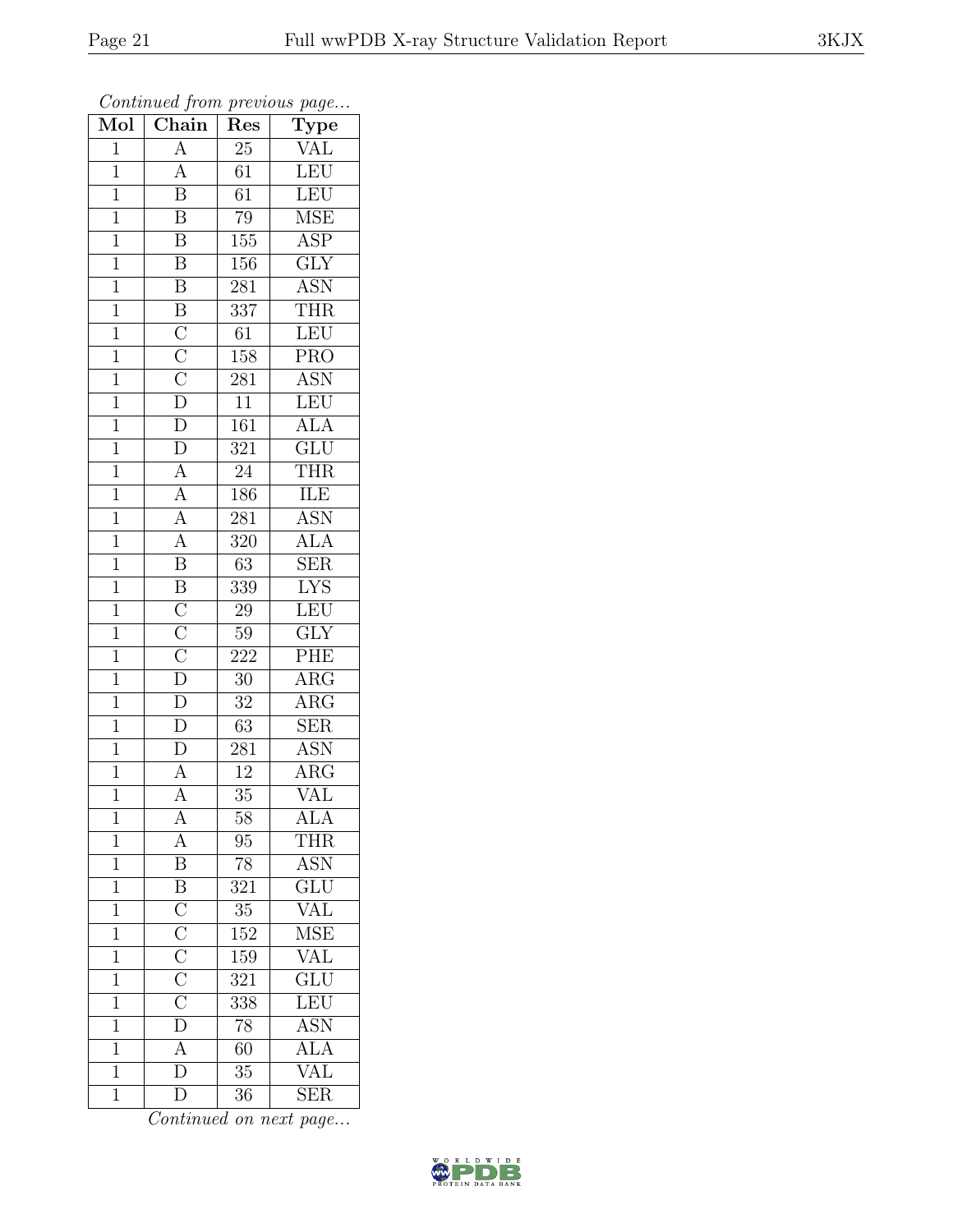Continued from previous page...

| Mol | Chain | Res | <b>Type</b> |
|-----|-------|-----|-------------|
|     |       | 21  | <b>SER</b>  |
|     |       | 152 | MSE         |
|     |       | 57  | НE          |
|     |       | 156 | GLY         |

#### 5.3.2 Protein sidechains (i)

In the following table, the Percentiles column shows the percent sidechain outliers of the chain as a percentile score with respect to all X-ray entries followed by that with respect to entries of similar resolution.

The Analysed column shows the number of residues for which the sidechain conformation was analysed, and the total number of residues.

| Mol | Chain        | Analysed         | Rotameric  | Outliers   |    | Percentiles |
|-----|--------------|------------------|------------|------------|----|-------------|
|     | $\mathbf{A}$ | 269/264 (102%)   | 254 (94%)  | $15(6\%)$  | 21 | 24          |
|     | B            | 269/264 (102%)   | 262 (97%)  | 7(3%)      | 46 | 56          |
|     | $\rm C$      | 269/264 (102%)   | 261 (97%)  | $8(3\%)$   | 41 | 50          |
|     | D            | $271/264$ (103%) | 261 (96%)  | $10(4\%)$  | 34 | 43          |
| All | All          | 1078/1056 (102%) | 1038 (96%) | 40 $(4\%)$ | 34 | 43          |

All (40) residues with a non-rotameric sidechain are listed below:

| Mol            | Chain                   | Res             | <b>Type</b>             |
|----------------|-------------------------|-----------------|-------------------------|
| $\mathbf{1}$   | $\boldsymbol{A}$        | 12              | $\overline{\rm{ARG}}$   |
| $\mathbf{1}$   | $\overline{A}$          | 23              | <b>MSE</b>              |
| $\overline{1}$ | $\overline{A}$          | 24              | <b>THR</b>              |
| $\mathbf{1}$   | $\overline{A}$          | 27              | <b>ARG</b>              |
| $\mathbf{1}$   | $\overline{A}$          | 30              | $\overline{\text{ARG}}$ |
| $\mathbf{1}$   | $\overline{A}$          | 56              | <b>LYS</b>              |
| $\overline{1}$ | $\overline{A}$          | $\overline{94}$ | <b>ASP</b>              |
| $\overline{1}$ | $\overline{A}$          | 142             | <b>ASP</b>              |
| $\mathbf{1}$   | $\overline{A}$          | 155             | ASP                     |
| $\overline{1}$ | $\overline{A}$          | 192             | <b>LYS</b>              |
| $\mathbf{1}$   | $\overline{A}$          | 237             | <b>GLN</b>              |
| $\mathbf{1}$   | $\overline{A}$          | 255             | <b>MSE</b>              |
| $\mathbf{1}$   | $\overline{A}$          | 286             | <b>LEU</b>              |
| $\mathbf{1}$   | $\overline{A}$          | 306             | <b>LYS</b>              |
| $\mathbf{1}$   | $\overline{A}$          | 321             | GLU                     |
| $\mathbf{1}$   | $\overline{B}$          | 39              | <b>THR</b>              |
| 1              | $\overline{\mathrm{B}}$ | 78              | <b>ASN</b>              |

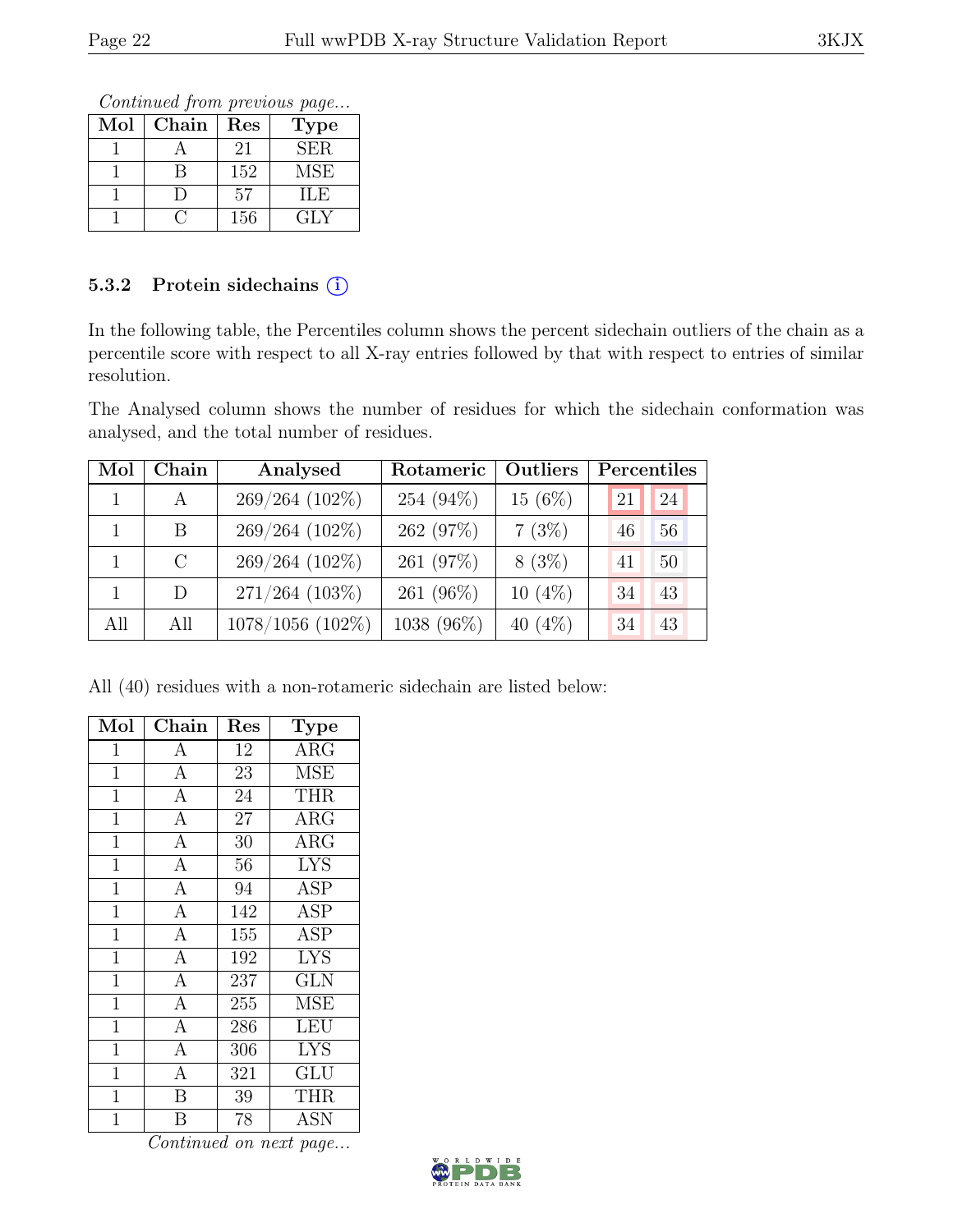| $\overline{\text{Mol}}$ | Chain                                                                                                                                                 | Res              | $r - 3 -$<br><b>Type</b> |
|-------------------------|-------------------------------------------------------------------------------------------------------------------------------------------------------|------------------|--------------------------|
| $\mathbf{1}$            | Β                                                                                                                                                     | 204              | GLU                      |
| $\mathbf{1}$            | Β                                                                                                                                                     | 277              | LEU                      |
| $\mathbf{1}$            | $\overline{\mathrm{B}}$                                                                                                                               | 284              | $\overline{\text{GLU}}$  |
| $\mathbf{1}$            | $\boldsymbol{B}$                                                                                                                                      | 286              | <b>LEU</b>               |
| $\overline{1}$          | $\overline{B}$ $\overline{C}$ $\overline{C}$ $\overline{C}$ $\overline{C}$ $\overline{C}$ $\overline{C}$ $\overline{C}$ $\overline{C}$ $\overline{C}$ | $\overline{315}$ | LEU                      |
| $\overline{1}$          |                                                                                                                                                       | 169              | $\rm{ARG}$               |
| $\mathbf{1}$            |                                                                                                                                                       | 173              | $\overline{\text{GLU}}$  |
| $\mathbf{1}$            |                                                                                                                                                       | 220              | $\rm{ARG}$               |
| $\overline{1}$          |                                                                                                                                                       | 234              | $\overline{\text{GLU}}$  |
| $\overline{1}$          |                                                                                                                                                       | 255              | <b>MSE</b>               |
| $\overline{1}$          |                                                                                                                                                       | 286              | <b>LEU</b>               |
| $\mathbf{1}$            |                                                                                                                                                       | 300              | $AR\overline{G}$         |
| $\mathbf{1}$            |                                                                                                                                                       | 336              | ASP                      |
| $\mathbf{1}$            | $\overline{\rm D}$                                                                                                                                    | 32               | ARG                      |
| $\mathbf{1}$            | $\overline{\rm D}$                                                                                                                                    | 78               | <b>ASN</b>               |
| $\mathbf{1}$            | $\overline{\rm D}$                                                                                                                                    | 93               | $GL\overline{U}$         |
| $\mathbf{1}$            | $\overline{\rm D}$                                                                                                                                    | 140              | <b>MSE</b>               |
| $\mathbf{1}$            | $\overline{\rm D}$                                                                                                                                    | 168              | $\overline{A}RG$         |
| $\mathbf{1}$            | $\overline{\rm D}$                                                                                                                                    | 194              | <b>PRO</b>               |
| $\overline{1}$          | $\overline{\rm D}$                                                                                                                                    | 220              | $\overline{\text{ARG}}$  |
| $\overline{1}$          | $\overline{\mathrm{D}}$                                                                                                                               | 285              | LEU                      |
| $\overline{1}$          | $\overline{\rm D}$                                                                                                                                    | 315              | LEU                      |
| $\mathbf 1$             | $\overline{\rm D}$                                                                                                                                    | 329              | $\overline{{\rm GLU}}$   |

Sometimes sidechains can be flipped to improve hydrogen bonding and reduce clashes. All (9) such sidechains are listed below:

| Mol          | Chain          | $\operatorname{Res}% \left( \mathcal{N}\right) \equiv\operatorname*{Res}\left( \mathcal{N}\right)$ | <b>Type</b>      |
|--------------|----------------|----------------------------------------------------------------------------------------------------|------------------|
| 1            | А              | 64                                                                                                 | $\overline{ASN}$ |
| $\mathbf{1}$ | А              | 89                                                                                                 | <b>ASN</b>       |
| 1            | В              | 64                                                                                                 | <b>ASN</b>       |
| 1            | В              | 89                                                                                                 | <b>ASN</b>       |
| 1            | B              | 98                                                                                                 | GLN              |
| 1            | С              | 64                                                                                                 | <b>ASN</b>       |
| 1            | $\overline{C}$ | 176                                                                                                | <b>GLN</b>       |
| 1            | D              | 98                                                                                                 | <b>GLN</b>       |
| 1            |                | 281                                                                                                | <b>ASN</b>       |

#### 5.3.3 RNA (i)

There are no RNA molecules in this entry.

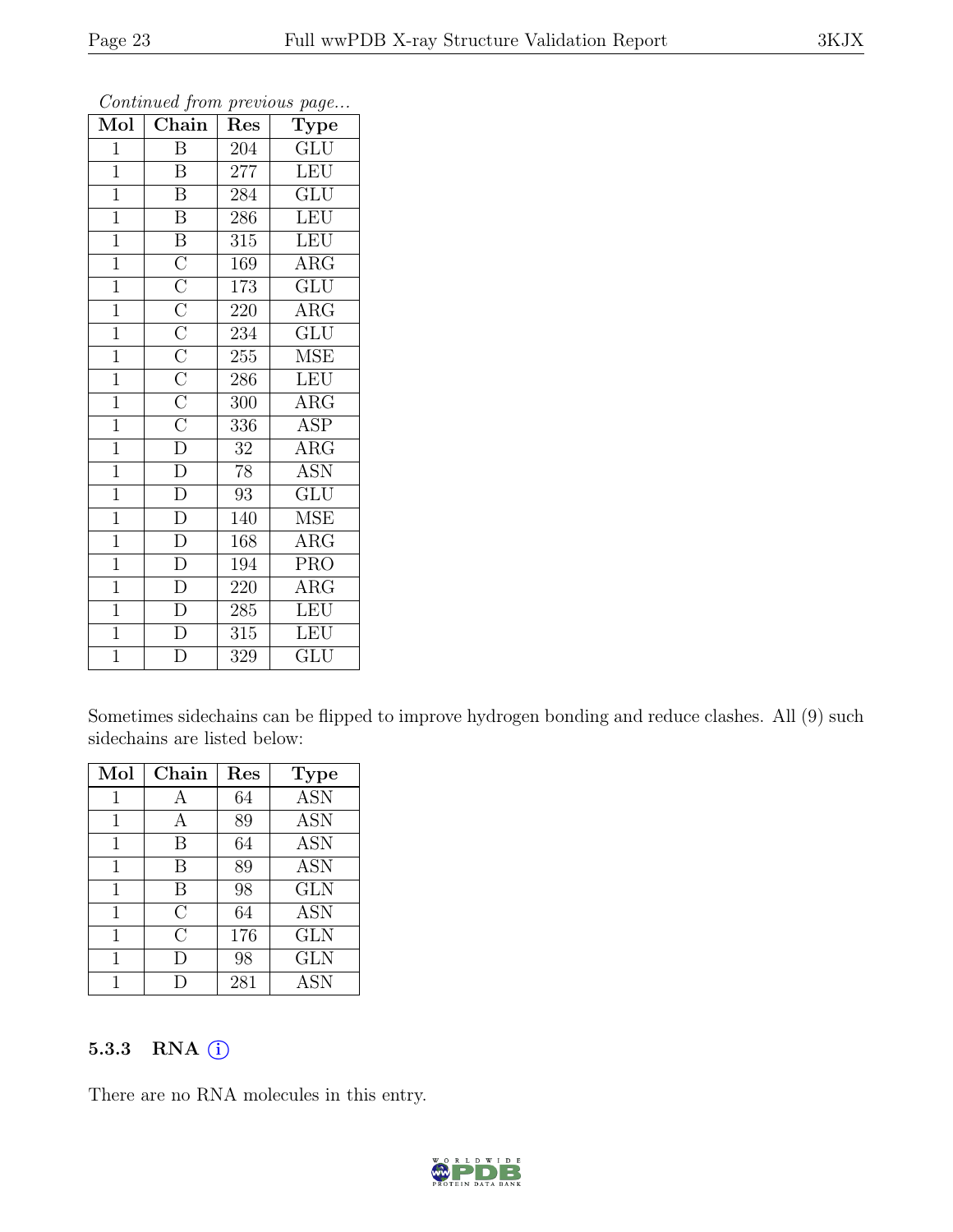#### 5.4 Non-standard residues in protein, DNA, RNA chains  $(i)$

There are no non-standard protein/DNA/RNA residues in this entry.

#### 5.5 Carbohydrates  $(i)$

There are no monosaccharides in this entry.

#### 5.6 Ligand geometry  $(i)$

There are no ligands in this entry.

#### 5.7 Other polymers  $(i)$

There are no such residues in this entry.

### 5.8 Polymer linkage issues (i)

There are no chain breaks in this entry.

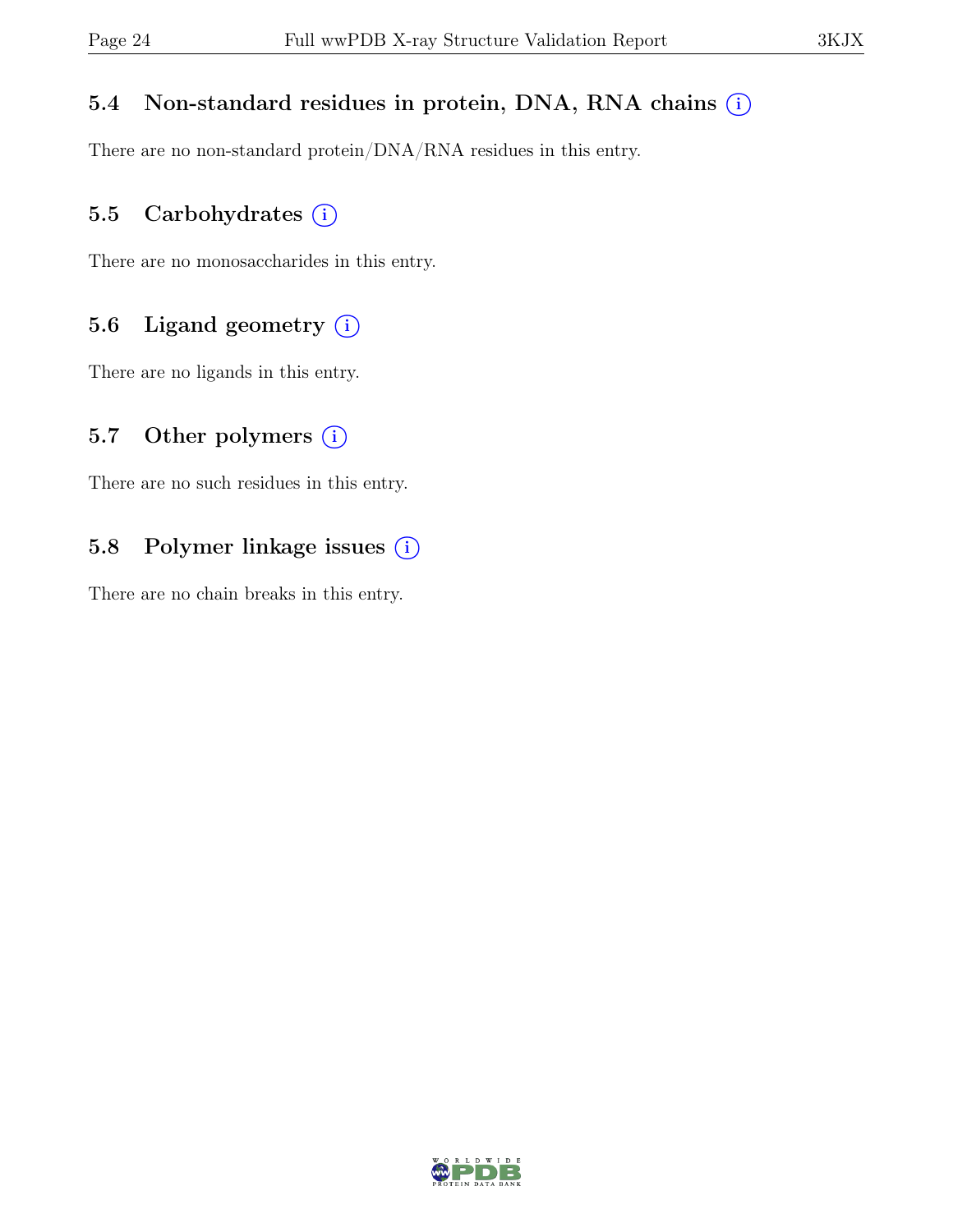# 6 Fit of model and data  $(i)$

## 6.1 Protein, DNA and RNA chains (i)

In the following table, the column labelled ' $\#\text{RSRZ}>2$ ' contains the number (and percentage) of RSRZ outliers, followed by percent RSRZ outliers for the chain as percentile scores relative to all X-ray entries and entries of similar resolution. The OWAB column contains the minimum, median,  $95<sup>th</sup>$  percentile and maximum values of the occupancy-weighted average B-factor per residue. The column labelled 'Q< 0.9' lists the number of (and percentage) of residues with an average occupancy less than 0.9.

| Mol | Chain   | Analysed          | $<$ RSRZ $>$ | $\#\text{RSRZ}\text{>2}$          | $OWAB(A^2)$      | $\rm Q\textcolor{black}{<}0.9$ |
|-----|---------|-------------------|--------------|-----------------------------------|------------------|--------------------------------|
|     | A       | $320/344$ (93\%)  | 0.45         | 34 (10%) 6 10                     | 22, 38, 107, 121 |                                |
|     | B       | $320/344$ (93%)   | 0.27         | $13(4\%)$ 37<br>48                | 24, 43, 68, 88   |                                |
|     | $\rm C$ | $320/344$ (93\%)  | 0.23         | (5%)<br><sup>22</sup><br>31<br>19 | 19, 41, 75, 84   |                                |
|     | D       | $322/344(93\%)$   | 0.20         | (5%)<br><sup>22</sup><br>31<br>19 | 19, 34, 84, 113  |                                |
| All | All     | $1282/1376$ (93%) | 0.29         | 85 (6%)<br><sup>18</sup><br>26    | 19, 39, 83, 121  |                                |

All (85) RSRZ outliers are listed below:

| Mol            | ${\rm Chain}$      | Res    | Type                    | <b>RSRZ</b> |
|----------------|--------------------|--------|-------------------------|-------------|
| $\mathbf{1}$   | B                  | 62     | ALA                     | 10.7        |
| $\overline{1}$ | $\mathbf{A}$       | 60     | <b>ALA</b>              | 9.1         |
| $\mathbf{1}$   | $\overline{\rm D}$ | 33     | $\overline{\text{GLY}}$ | 8.4         |
| $\overline{1}$ | $\overline{\rm A}$ | 33     | $\overline{\text{GLY}}$ | 7.1         |
| $\overline{1}$ | $\overline{B}$     | 60     | $\rm AL\overline{A}$    | 7.1         |
| $\overline{1}$ | $\boldsymbol{B}$   | 61     | <b>LEU</b>              | 6.8         |
| $\overline{1}$ | $\boldsymbol{A}$   | 34     | <b>ASP</b>              | 6.8         |
| $\mathbf{1}$   | $\overline{D}$     | 62     | ALA                     | 6.5         |
| $\overline{1}$ | $\overline{A}$     | 22     | GLU                     | 6.4         |
| $\overline{1}$ | $\overline{C}$     | 222    | PHE                     | 6.0         |
| $\overline{1}$ | $\overline{\rm C}$ | 63     | <b>SER</b>              | 5.9         |
| $\overline{1}$ | $\overline{\rm A}$ | $95\,$ | <b>THR</b>              | $5.8\,$     |
| $\overline{1}$ | $\overline{A}$     | $\,29$ | <b>LEU</b>              | 5.7         |
| $\mathbf{1}$   | $\overline{\rm D}$ | 60     | <b>ALA</b>              | 5.7         |
| $\overline{1}$ | $\overline{D}$     | $39\,$ | <b>THR</b>              | $5.3\,$     |
| $\overline{1}$ | $\overline{\rm D}$ | 34     | <b>ASP</b>              | $5.2\,$     |
| $\overline{1}$ | $\overline{\rm C}$ | 62     | ALA                     | 5.1         |
| $\mathbf{1}$   | $\mathbf{D}$       | 31     | <b>ASN</b>              | 5.0         |
| $\mathbf{1}$   | D                  | 38     | ALA                     | 5.0         |
| $\mathbf{1}$   | $\boldsymbol{A}$   | 28     | <b>VAL</b>              | 4.8         |
| $\overline{1}$ | A                  | 30     | $\rm{ARG}$              | 4.7         |

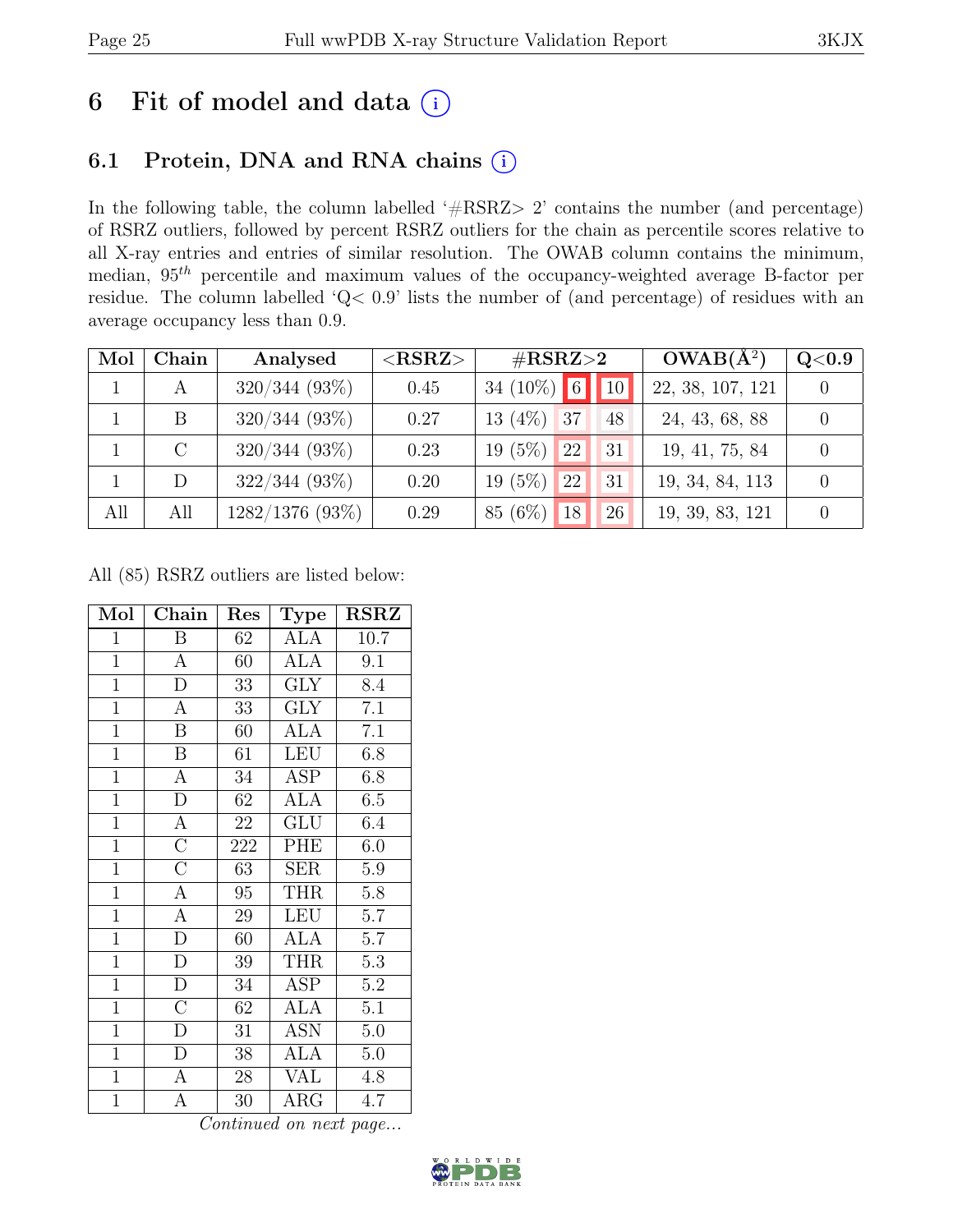| Mol            | $\overline{\text{Chain}}$           | Res              | $\mathrm{Type}$           | <b>RSRZ</b>      |
|----------------|-------------------------------------|------------------|---------------------------|------------------|
| $\mathbf{1}$   | $\overline{\rm C}$                  | 61               | LEU                       | 4.6              |
| $\overline{1}$ | $\overline{\rm C}$                  | 60               | $\overline{\text{ALA}}$   | $\overline{4.6}$ |
| $\overline{1}$ | $\overline{\rm D}$                  | 63               | <b>SER</b>                | 4.0              |
| $\overline{1}$ | $\overline{\rm D}$                  | 322              | ILE                       | $\rm 3.9$        |
| $\overline{1}$ | $\overline{C}$                      | $\overline{157}$ | <b>LYS</b>                | $\overline{3.9}$ |
| $\mathbf{1}$   | $\overline{\rm C}$                  | $39\,$           | <b>THR</b>                | $\rm 3.9$        |
| $\mathbf{1}$   | $\overline{\rm D}$                  | 59               | GLY                       | $\overline{3.7}$ |
| $\overline{1}$ | $\overline{D}$                      | $58\,$           | <b>ALA</b>                | $\overline{3.6}$ |
| $\overline{1}$ |                                     | 325              | $\rm{ARG}$                | $3.6\,$          |
| $\overline{1}$ | $\frac{\overline{A}}{D}$            | $\overline{29}$  | LEU                       | $\overline{3.5}$ |
| $\overline{1}$ |                                     | 64               | <b>ASN</b>                | $3.5\,$          |
| $\overline{1}$ | $\frac{\overline{C}}{A}$            | 61               | LEU                       | $3.5\,$          |
| $\overline{1}$ |                                     | 10               | <b>THR</b>                | $\overline{3.5}$ |
| $\overline{1}$ | $\frac{\overline{A}}{\overline{A}}$ | 21               | <b>SER</b>                | $\overline{3.5}$ |
| $\overline{1}$ | $\overline{\rm C}$                  | 194              | $\overline{\text{PRO}}$   | $\overline{3.5}$ |
| $\mathbf{1}$   | $\overline{\rm D}$                  | 40               | $\rm{ARG}$                | $\overline{3.5}$ |
| $\overline{1}$ | $\overline{D}$                      | $\overline{32}$  | $\overline{\text{ARG}}$   | $\overline{3.4}$ |
| $\overline{1}$ | $\overline{A}$                      | $\overline{37}$  | ASP                       | $\overline{3.4}$ |
| $\overline{1}$ | $\overline{A}$                      | $\overline{16}$  | $\overline{\text{GLU}}$   | $\overline{3.3}$ |
| $\overline{1}$ | $\overline{C}$                      | <b>225</b>       | $\overline{\text{GLY}}$   | $3.2\,$          |
| $\overline{1}$ | $\overline{\rm D}$                  | 287              | $\overline{\text{GLN}}$   | $\overline{3.1}$ |
| $\overline{1}$ | $\overline{B}$                      | 63               | SER                       | $3.0\,$          |
| $\overline{1}$ | $\overline{\rm D}$                  | 61               | <b>LEU</b>                | $3.0\,$          |
| $\overline{1}$ | $\overline{\rm C}$                  | $58\,$           | $\overline{\rm ALA}$      | $3.0\,$          |
| $\overline{1}$ | $\overline{\mathbf{B}}$             | 176              | $\overline{\text{GLN}}$   | $3.0\,$          |
| $\mathbf{1}$   | $\overline{A}$                      | $35\,$           | <b>VAL</b>                | 3.0              |
| $\overline{1}$ | $\overline{A}$                      | 12               | $\overline{\text{ARG}}$   | 2.9              |
| $\overline{1}$ | $\overline{\rm C}$                  | 158              | <b>PRO</b>                | $2.9\,$          |
| $\overline{1}$ | $\overline{\mathrm{B}}$             | 135              | $\overline{\mathrm{GLU}}$ | $\overline{2.9}$ |
| 1              | А                                   | 63               | <b>SER</b>                | 2.9              |
| $\mathbf{1}$   | Β                                   | 320              | <b>ALA</b>                | 2.8              |
| $\mathbf{1}$   | $\overline{A}$                      | 20               | <b>VAL</b>                | $\overline{2.7}$ |
| $\mathbf{1}$   | A                                   | 42               | $\rm{ARG}$                | $2.\overline{7}$ |
| $\overline{1}$ | $\overline{\rm A}$                  | 40               | $\overline{\text{ARG}}$   | $\overline{2.7}$ |
| $\mathbf{1}$   | A                                   | 49               | $\overline{\text{GLU}}$   | 2.6              |
| $\mathbf{1}$   | $\overline{A}$                      | 41               | <b>ALA</b>                | $\overline{2.6}$ |
| $\mathbf{1}$   | А                                   | 39               | <b>THR</b>                | 2.6              |
| $\overline{1}$ | $\overline{B}$                      | 273              | $\overline{\text{GLY}}$   | 2.6              |
| $\mathbf{1}$   | А                                   | 25               | $\overline{\text{VAL}}$   | 2.6              |
| $\mathbf{1}$   | B                                   | 222              | PHE                       | 2.5              |
| $\mathbf{1}$   | B                                   | 57               | <b>ILE</b>                | 2.5              |
| $\mathbf{1}$   | Β                                   | 58               | ALA                       | 2.5              |